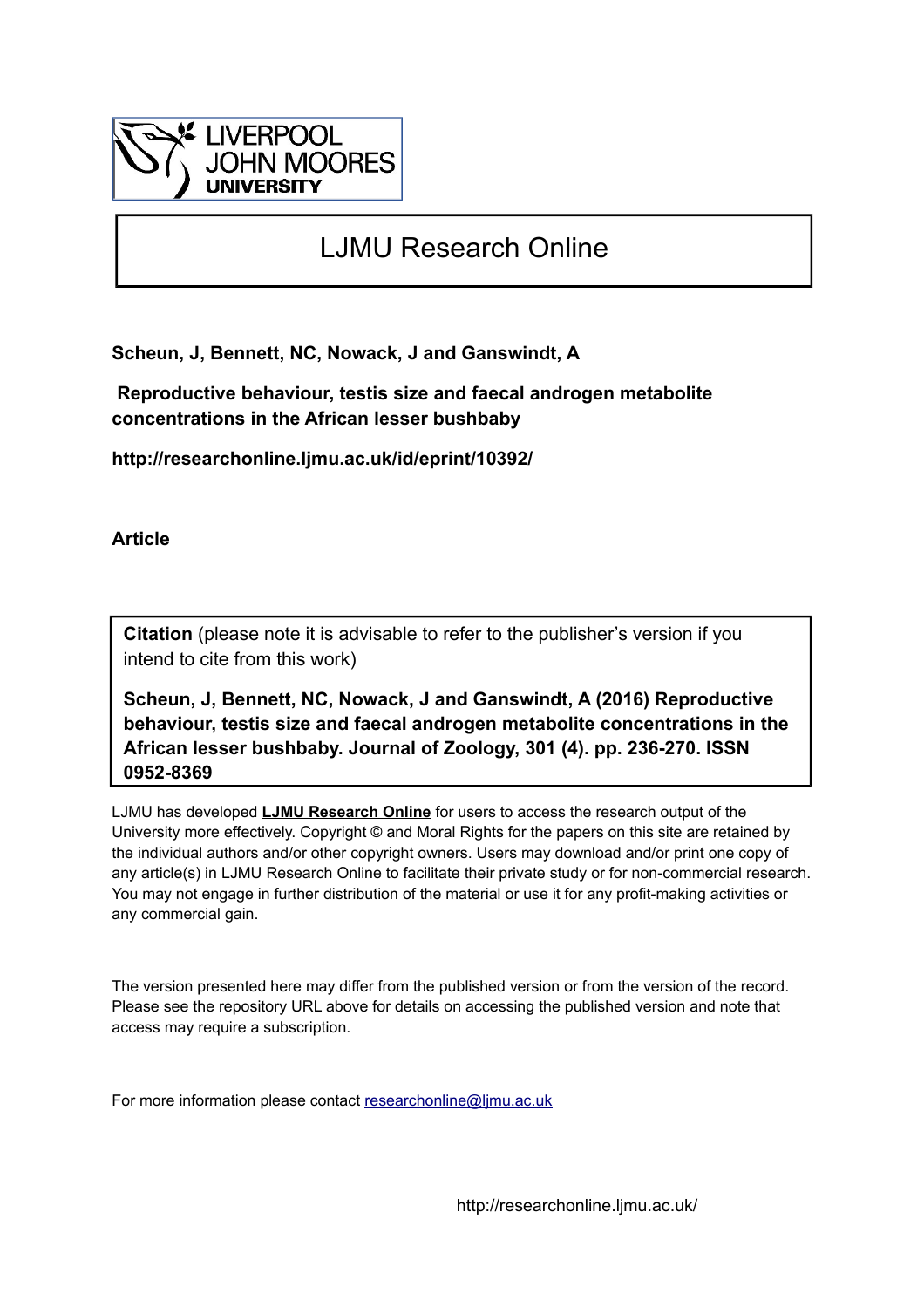# **Reproductive behaviour, testis size and faecal androgen metabolite**

# **concentrations in the African lesser bushbaby**

- 3 Juan Scheun<sup>1,2,3</sup>, Nigel C. Bennett<sup>2</sup>, Julia Nowack<sup>4,5</sup>, Andre Ganswindt<sup>1,2,3</sup>
- 

1 Endocrine Research Laboratory, Department of Anatomy and Physiology, University of Pretoria, Onderstepoort

0110, South Africa.

- 7 <sup>2</sup> Department of Zoology and Entomology, University of Pretoria, Pretoria 0028, South Africa.
- 8 <sup>3</sup> National Zoological Gardens of South Africa, Pretoria, 0001, South Africa.
- 9 4 Department of Animal Ecology and Conservation, Biocentre Grindel, University of Hamburg, 20146 Hamburg, Germany.
- 5 School of Environmental & Rural Science, Zoology, University of New England, 2351 Armidale, NSW, Australia.
- Corresponding author: J Scheun,Jscheun@zoology.up.ac.za
- Short title: Reproductive endocrinology of male *Galago moholi*

#### **Abstract**

 Periods of reproduction are linked to changes in male behaviour, physiology and physical parameters. Although high androgen concentrations hold numerous advantages, especially during reproductive periods, chronically elevated androgen concentrations over long periods may be costly and thus need to be regulated. As such seasonal breeders will display temporary elevated androgen concentrations, increased testis levels and mating behaviour 21 only during important reproductive periods. We studied a captive as well as a free-ranging population of the polygamous strepsirrhine primate, the African lesser bushbaby (*Galago moholi*), to clarify the link between androgen concentration, reproductive behaviour and testis size and the importance of the two mating periods observed in the species. To monitor androgen patterns we used faecal sampling and quantification of faecal androgen metabolites (fAM). We additionally collected testicular measurements and behavioural data. *G. moholi*  displayed a strong degree of reproductive seasonality, with maximum fAM concentration, testicular volume (TV), and behavioural activity focused on the mating periods. In contrast to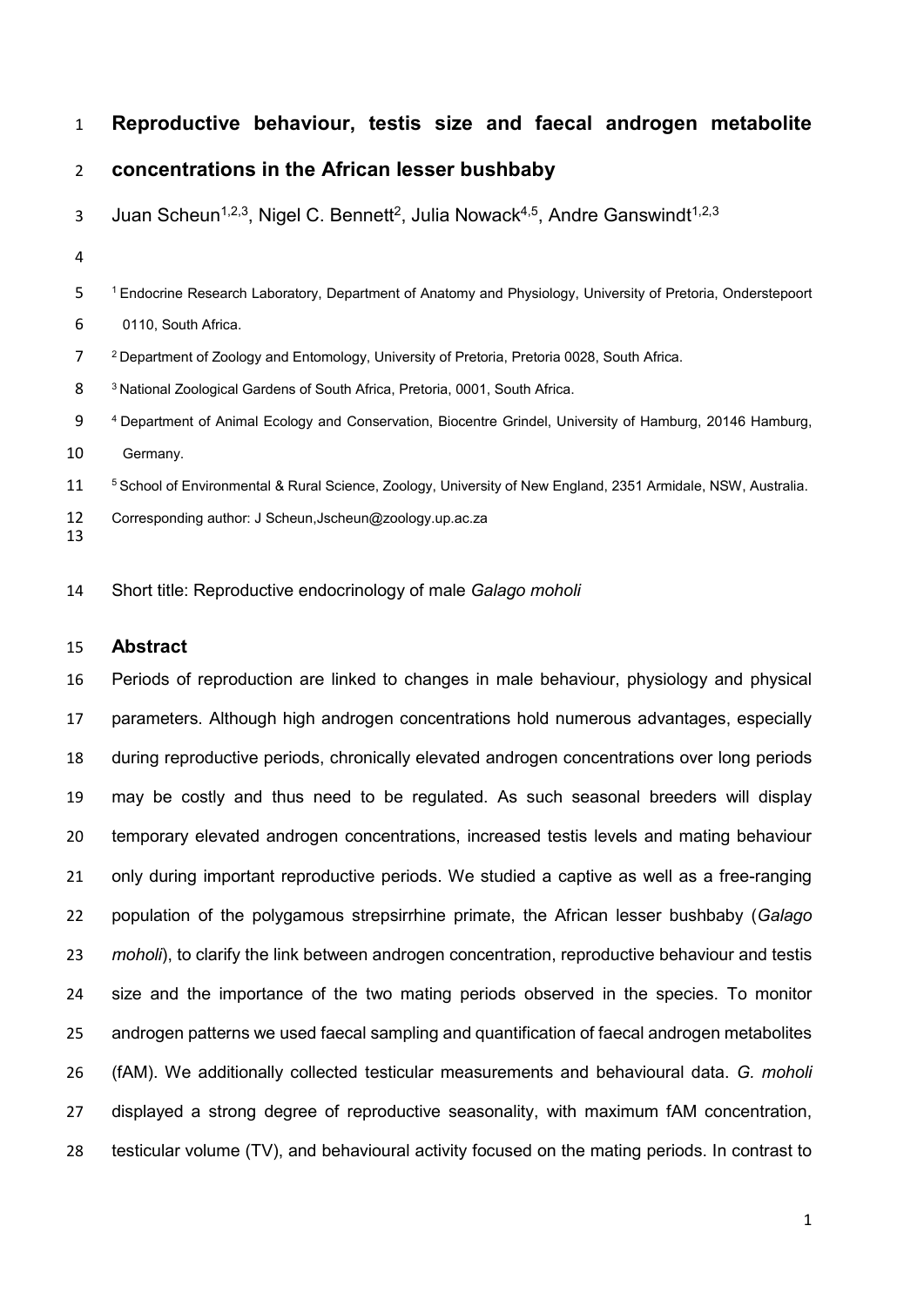other studies, TV increased prior to fAM, with reproductive activity being initiated only when fAM concentrations reached high levels. Changes in TV and fAM concentrations were not significantly different between both mating periods. Based on the absence of a significant difference between mating seasons, it is likely that male *G. moholi* attempt to maximize their reproductive success by utilizing both mating periods equally. This study is the first to describe the reproductive endocrine pattern linked to physical changes and mating behaviour in any male galago species, increasing our understanding of the reproductive biology of nocturnal, polygamous primates.

*Keywords:* Reproduction; behaviour; androgens; testis volume; strepsirrhine primate

# **Introduction**

 Androgens play an important role in regulating many aspects of male reproduction, including the development of reproductive anatomy, spermatogenesis and the initiation of reproductive behaviour (Beehner *et al.,* 2006). An increase in androgen concentrations is often temporarily limited to respective developmental stages during adolescence or to periods of reproductive activity (Ostner, Kappeler & Heistermann 2008). A prolonged elevation of androgen concentrations might increase the risk of injury due to increasing male-male competition, lead to disproportional energy expenditure due to excessive home range monitoring and mate guarding, or result in the suppression of an individual's immune response, all factors subsequently reducing reproductive success (Wingfield, Lynn & Soma 2001). The possible cost-benefit trade-off of elevated androgen concentrations might well explain why androgen concentrations only increase during important life stages or crucial periods of reproductive activity (Goymann, Landys & Wingfield 2007). To avoid the cost of prolonged elevated androgen concentrations, seasonal breeding males will display elevated androgen concentrations only during defined reproductive periods to facilitate mating with numerous females (Wingfield*et al.,* 2001; Hirschenhauser & Oliveira 2006). As sperm production is an androgen-dependent function of the male testes, the increase in androgen concentrations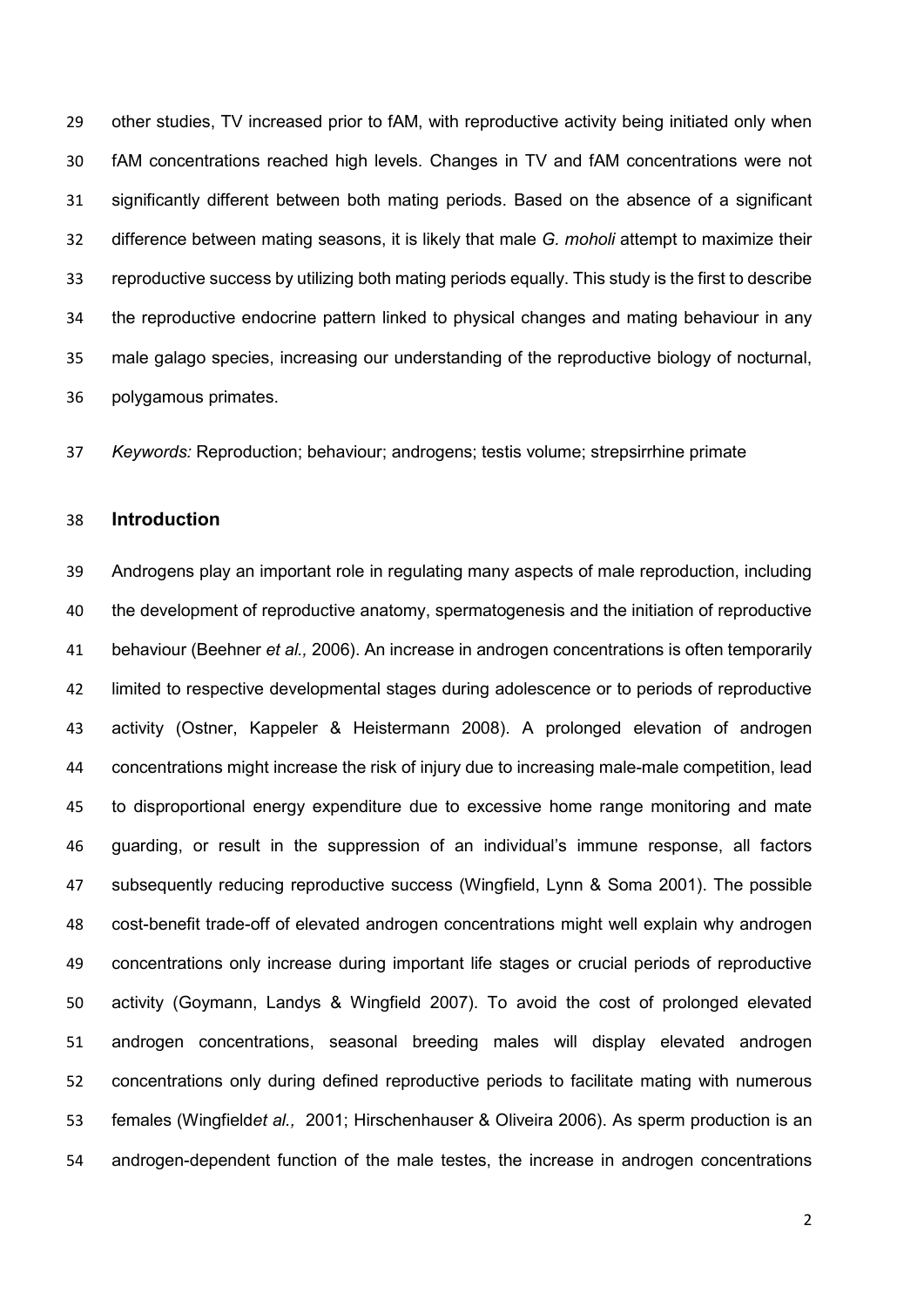prior to and during reproductive periods result in increased sperm quantity and quality in seasonally mating species (Goeritz *et al.,* 2003). High rates of sperm production correlate with an increase in sperm-producing tissue, visible in the enlargement of the testes, which is assumed to be a reliable index of sperm competition (Harcourt, Purvis & Liles 1995). To understand better the often interlinked behavioural, physical and physiological changes associated with male reproductive activity, longitudinal endocrine monitoring can be a useful approach (Heistermann 2010). In this regard the use of faeces as a hormone matrix has been shown to be satisfactory for a wide range of species (Schwarzenberger 2007).

 The African lesser bushbaby, *G. moholi,* is a small (~200 g) nocturnal strepsirhine primate found throughout southern Africa (Bearder 1987). According to behavioural studies, *G. moholi* is a non-gregarious species, with males and females having separate, but overlapping home ranges (Pullen, Bearder & Dixson 2000). As a result, the mating system has been defined as polygamous where males attempt to mate with various females found within their home range (Bearder 1987). Male mating behaviour, including mounting and intromission events, is elicited by female receptivity, which occurs during behavioural oestrous, lasting between one and four days (Lipschitz, Galpin & Meyer 2001; Scheun *et al.,* 2016). Two periods of reproductive activity have been observed in the species (May, September; Nekaris & Bearder 2007). Female gestation length varies from 123 to129 days and females can give birth to twins once or twice a year (Scheun et al. 2016). As the conception rate has been found to be higher in May than September, the latter has previously been described as a subsidiary mating event in females (Pullen *et al*., 2000; Scheun *et al.,* 2016). However, no attempt has been made to define the importance of both periods in male *G. moholi*.

 In an attempt to better understand the reproductive endocrine patterns and behaviour in male members of the species, we studied captive and free-ranging populations of *G. moholi* and hypothesised that (1) an increase in testis size in *G. moholi* will be limited to periods of reproductive activity and coincide with an increase in androgen concentration. Furthermore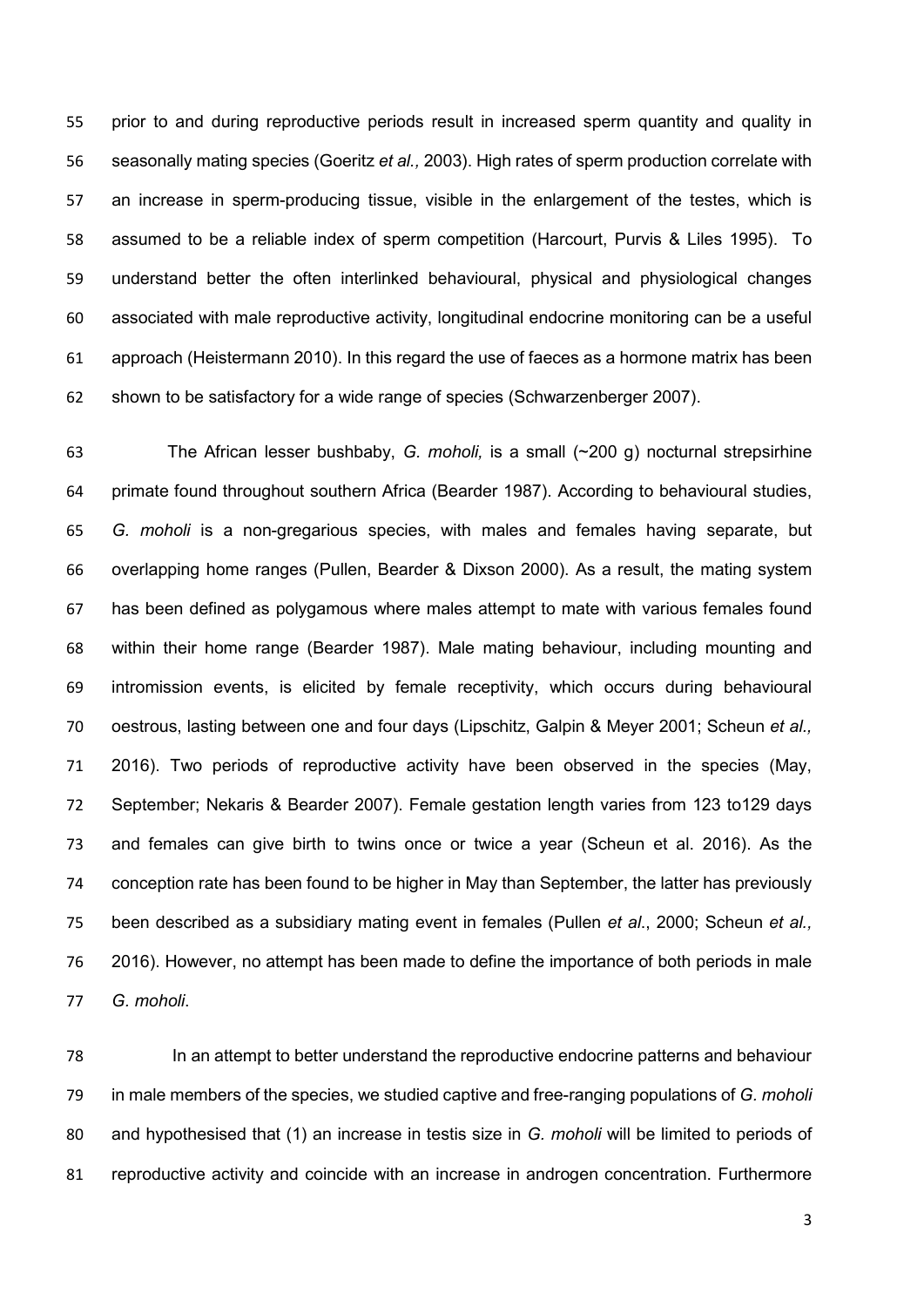we expected that (2) males will use both mating periods equally, indicated by a non-significant difference in both androgen concentration and testis volume level between both reproductive periods.

# **Materials and methods**

#### **Study site and animals**

 We conducted the study between March and November 2013 at Ithumela Primate Sanctuary (Buffelsdrift Conservancy, Buffelsdrift, Pretoria, South Africa, 25°35'55.79"S, 28°19'30.82"E). In general, the study site has a hot, wet season from October to March and a cold, dry season from April to September. We studied seven captive males, each paired with a single adult female at the beginning of the study, at Ithumela Primate Sanctuary, as well as 14 males and 12 females from the surrounding wild, free-ranging population of Buffelsdrift Conservancy.

 Pairs were housed in separate enclosures at Ithumela Primate Sanctuary. All individuals were in good body condition and sexually mature (> 8.5 months, Nekaris & Bearder 2007). We designed enclosures to allow easy separation of pairs during periods of sample collection. Captive individuals were fed a combination of fresh fruit, yoghurt and cat pellets, with water available *ad libitum*. To evaluate if findings from our captive study set-up are representative of wild *G. moholi*, we additionally collected faecal samples and body measurements from free-ranging males in the surrounding area. Sherman traps (7 x 7 x 30.5 cm, H. B. Sherman Traps, Florida, North America) and walk-in live traps, constructed by the researchers, were baited three times a week with honey, peanut butter and banana and placed throughout a 200 ha area at sunset. Traps were checked hourly until 5am to assess the presence of any individuals caught. Trapped individuals were handled for less than 15 min, in order to collect body measurements, before they were released at the site of capture. Free- ranging individuals were marked with subcutaneously injected passive identification transponders (ID11 Trovan, EURO I.D. Usling GmbH, Weilerswist, Germany) for individual identification. Respective data on captive and wild female *G. moholi* can be found in Scheun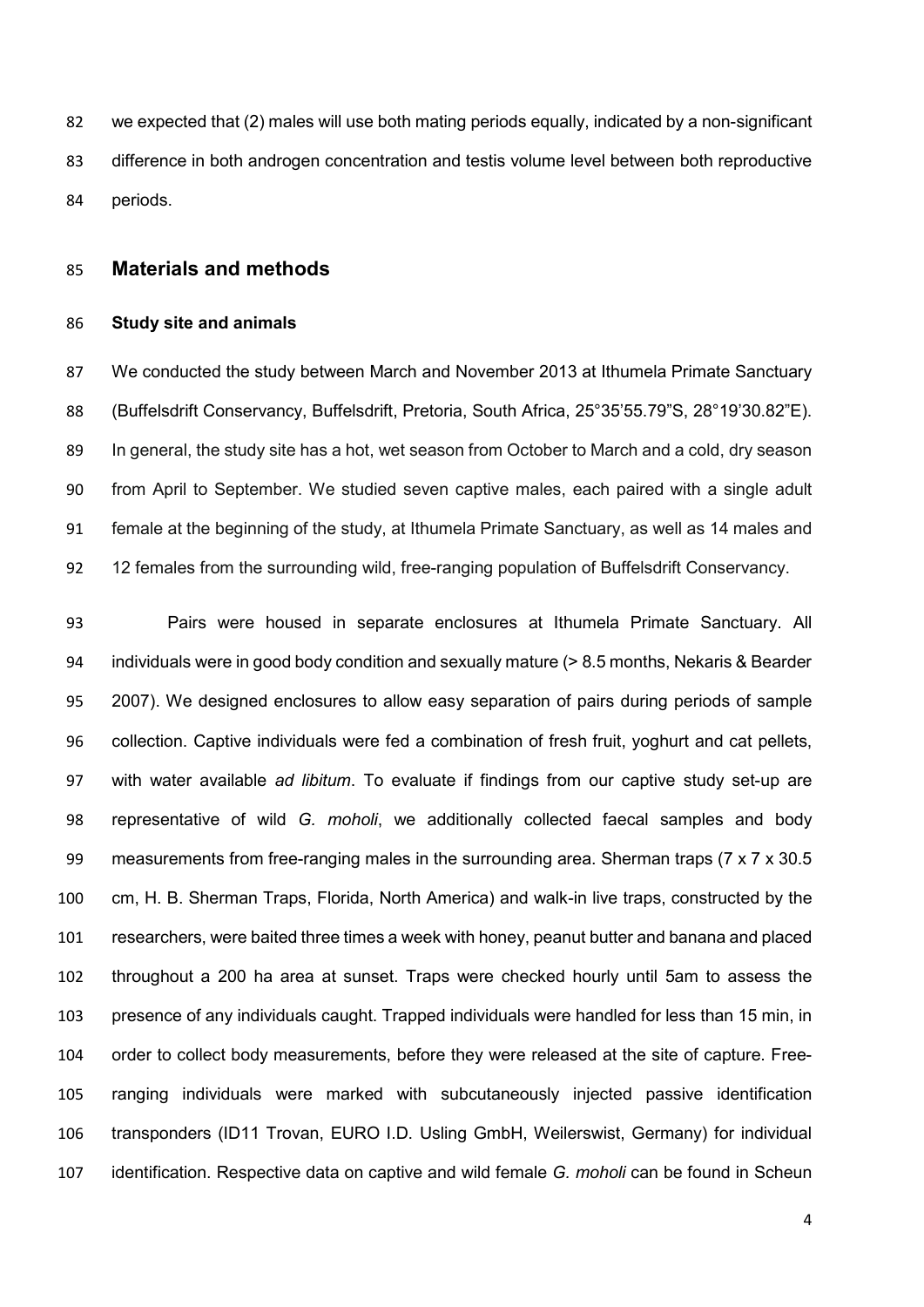*et al.,* (2016). The entire study was performed with approval of the University of Pretoria Animal Use and Care Committee (Reference EC056-12).

#### **Faecal sample and data collection**

#### *Captive G. moholi*

 We separated captive mating-pairs three times a week after they emerged from their sleeping boxes. As defecation did not always occur immediately following separation, individuals were left separated for a maximum of 30 min (collection success rate within 30 min: 100%). Cages were continuously monitored for fresh faecal samples and pairs reintroduced when samples were collected. Once a week captive individuals were removed from their sleeping boxes early in the morning (06h00-08h00) to measure body weight and length, as well as testis size and to identify female reproductive status (see below). We measured width and breath of the left testis in captive and free ranging males with the use of an electronic calliper. Males were handled without the use of general anaesthesia, and for no longer than 5 min before being placed back in their sleeping box. A total of 631 faecal samples (range: 87-94 samples per individual) were collected during the study period from the seven captive males.

*Wild G. moholi*

 We collected faecal samples, as well as body measurements, including body weight, length and testis size whenever free-ranging individuals were trapped. In total 39 faecal samples were collected from 14 free-ranging males over the study period (range: 1-6 samples per individual; recapture rate: < 6%). Additionally we determined reproductive status of trapped females. Vaginal opening, which indicates oestrous in the species (Lipschitz 1996), was found in May (n=4) and September (n=5), respectively.

## **Behavioural observations**

 To assess the presence of both reproductive as well as aggressive behaviour, we performed nightly observations (20h00-04h00, *ad libitum* sampling, Altmann 1974) of captive individuals three times a week with the use of red filtered lights. We positioned cages to allow the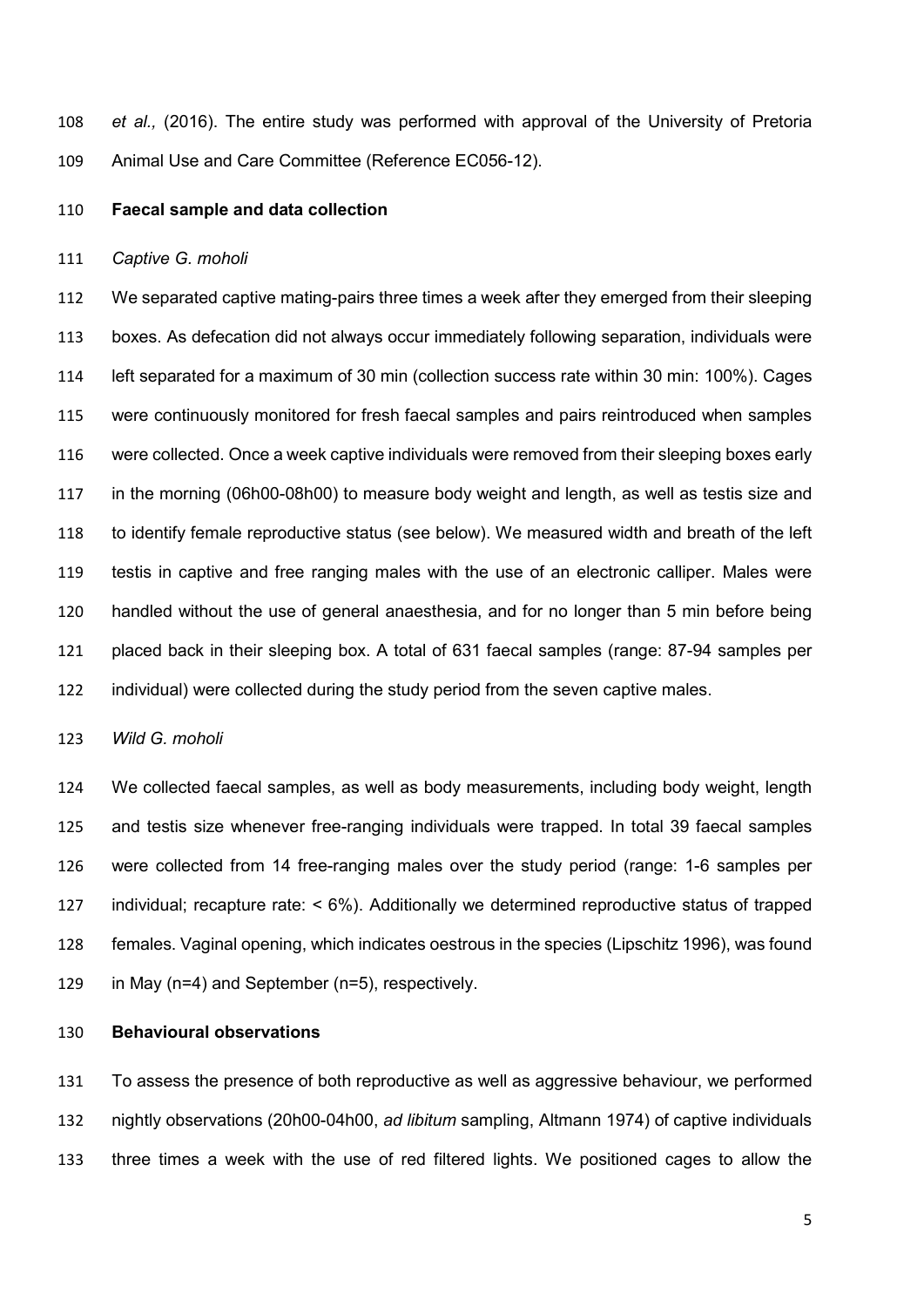observation of all seven males simultaneously. During the study, reproductive behaviour occurred solely during end of May until beginning of June and mid- until end of September, aligning well with oestrous in wild subjects (as indicated above). We classified reproductive behaviour in captive individuals as high levels of pair-grooming, males continuously following females, vaginal sniffing and licking, grabbing and intense grooming of females, mounting and ultimately intromission, and used the behavioural data to define reproductive periods. Aggressive behaviour was classified as one individual chasing another, usually with high degrees of vocalization, culminating in grabbing, which may be accompanied by biting in extreme cases (see Lipschitz 1997; Lipschitz *et al.,* 2001).

#### **Hormone extraction and analysis**

## *Sample preparation*

145 Individual faecal material was placed into 1.5 ml microcentrifuge tubes and stored at  $-$  20 °C. Frozen samples were then lyophilized, pulverized and sieved through a thin mesh to remove any remaining fibrous material (Fieß, Heistermann & Hodges 1999). Following this, we extracted 50 – 55 mg of faecal powder by vortexing for 15 minutes with 1.5 ml of 80 % ethanol. Subsequently, we centrifuged each sample for 10 min at 1500 *g*, and supernatants were 150 transferred into a new microcentrifuge tube and stored at  $-20$  °C until further analysis.

#### *Biological validation of the enzyme immunoassay*

 The enzyme immunoassay (EIA) used during the study (Epiandrosterone) was biologically validated by demonstrating its ability to distinguish between male maturation stages in terms of immunoreactive faecal androgen metabolite (fAM) concentrations of captive male 155 individuals. From the 27<sup>th</sup> of March to the 29<sup>th</sup> of April 2013 a total of 67 faecal samples were collected from sub adult males individually housed at Ithumela Primate Sanctuary. Faecal sample collection commenced at 19h00 for sub adult males, with faecal samples collected within 15 min of each defecation event. Date-matched samples from sub adult and adult males were used to compare fAM concentrations between age categories. This time period was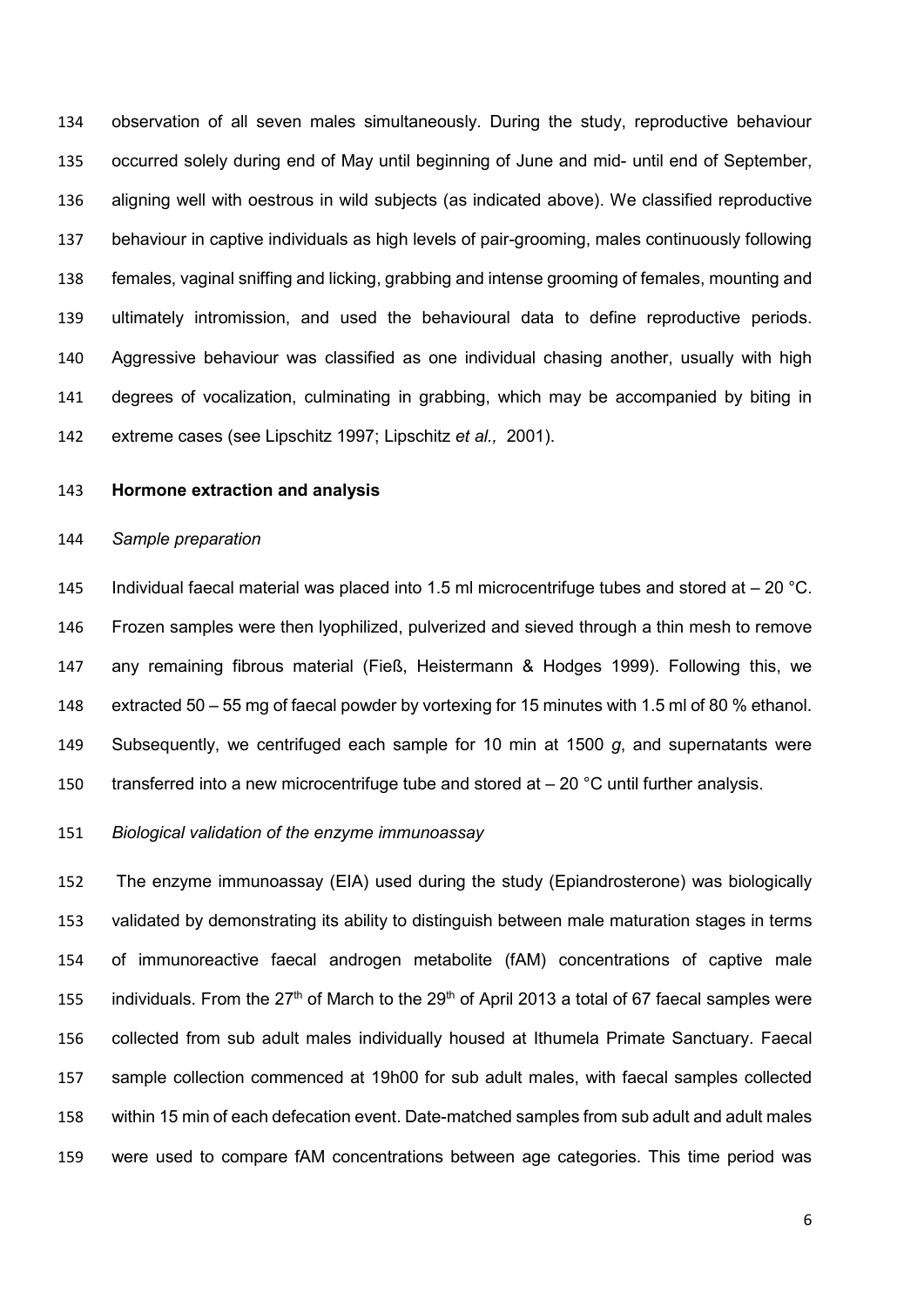chosen to avoid the effect of mating season reproductive activity and increases in fAM. For the biological validation process we compared fAM concentrations of non-reproductively active adult (> 2 years; n=5 individuals; n=13-14 samples per animal) and sub adult males (< 6 months; n = 5 individuals; n=6-14 samples per animal). A two sample t-test indicated that fAM concentrations of adult males (median: 7.48 µg/g DW, range: 5.15-15.12 µg/g DW) were significantly higher than that of sub adult males (median: 0.96 µg/g DW, range: 0.62-1.70 µg/g 166 DW;  $t_{(112)} = 9.45$ , p < 0.001). The Epiandrosterone assay is therefore able to discriminate between fAM concentrations of different maturation stages of male *G. moholi*.

# *Enzyme immunoassay analysis*

 We measured faecal extract for immunoreactive androgen metabolites using an EIA for 5α- Androstan-3β-ol-17-on (Epiandrosterone). Details of the EIA, including cross-reactivities of the antibody used, are described by Palme and Möstl (1993). The sensitivity of the assay was 7.5 ng/g faecal dry weight. Serial dilutions (1:500, 1:750, 1:1000, 1:1500, 1:2000) of two male and one female extracted faecal sample gave displacement curves that were parallel to the respective standard curve (correlation between the optical density of the standard and respective sample curves, n=3, was r=0.99 in all cases). Fifty microliters of each extract was used for the EIA analysis. The intra- and inter-assay coefficients of variation, determined by repeated measurements of high and low value quality controls (Epiandrosterone, Steraloids, Newport, USA), ranged between 8.7 % and 12.0 %. The assay was performed on microtiter plates as described by Ganswindt *et al.,* (2012) and conducted at the Endocrine Research Laboratory at the Faculty of Veterinary Science, University of Pretoria.

#### **Data analysis**

- We calculated testicular volume (TV) from a linear dimension with a formula for an ellipsoid, shown to be robust for the calculation of testicular volume (Bercovitch 1989):
- $rac{\pi w^2L}{6}$  $\frac{184}{6}$
- Where *w* is the width and L the length of a single testis measured.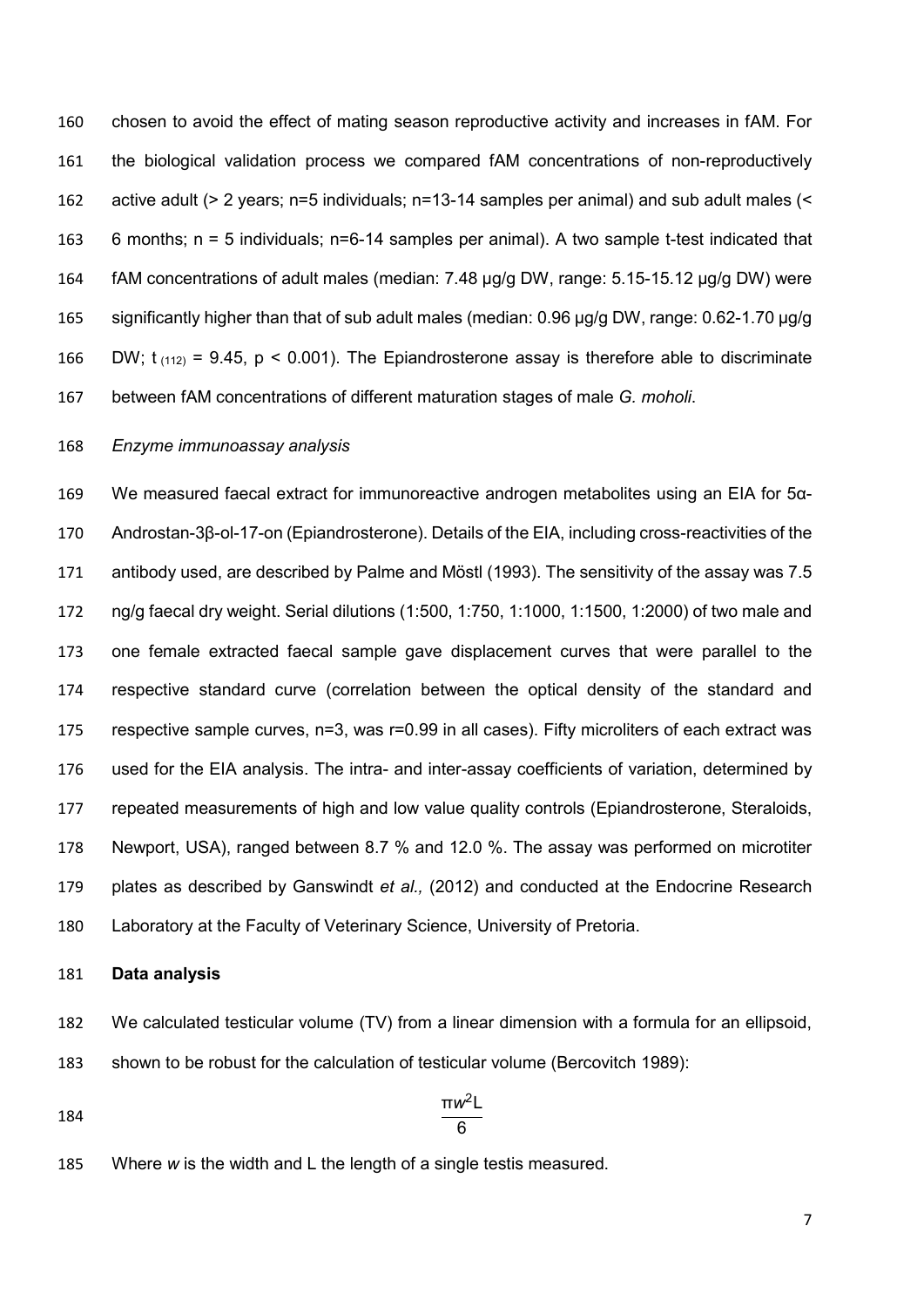Individual testis volume (TV) baseline values were obtained by calculating median scores for each male, while periods of elevated TV were defined as the occurrence of two or more consecutive samples exceeding the respective baseline value. We calculated individual baseline fAM concentrations using an iterative process described by Brown *et al.,* (1999). All individual fAM concentrations exceeding the mean plus 2 standard deviation (SD) were removed, the average recalculated, and the process repeated until no values exceeded mean plus 2 SD, yielding the baseline value. Periods of elevated fAM concentrations were defined as the occurrence of two or more consecutive samples exceeding the individual baseline value.

 All values are reported as mean ± SD. Analytical statistics were performed using R, v 3.2.0 (R Development Core Team 2013). We adjusted fAM concentration data to account for the 12-14 hour gut passage time delay (i.e hormone production to hormone metabolite excretion) in *G. moholi* (Caton, Lawes & Cunningham 2000; Scheun *et al.,* 2015). We ran Shapiro-Wilk tests to test for normality for all data sets. For testing biological validity of the EIA, respective hormone data have been log-transformed to assure normal distribution prior to a two sample t-test analysis. The duration of the study (March-October) was divided into four periods, based on the presence or absence of reproductive activity as described by previous research (Doyle, Andersson & Bearder 1971) as well as our own observations. The 204 two months of May and September were classified as reproductive periods ( $R_1$  and  $R_2$ , respectively). In addition, the periods March-April, June-Aug and October were categorized 206 as non-reproductive periods (NR<sub>1</sub> and NR<sub>2</sub>). In the absence of a significant difference between both reproductive seasons, as well as between both non-reproductive seasons, for TV (t-test; 208 R<sub>1</sub> - R<sub>2</sub>: t = -1.12, p = 0.30; NR<sub>1</sub> – NR<sub>2</sub>: t = -0.22, p = 0.83) as well as for fAM concentration (t-209 test; R<sub>1</sub> - R<sub>2</sub>: t = -2.21; p = 0.07; NR<sub>1</sub> – NR<sub>2</sub>: t = -0.56; p = 0.60), we pooled the data into a single reproductive and non-reproductive period. We used a Pearson product-moment correlation to test the relationship between fAM concentration and testis volume. All tests were 212 two-tailed, with the  $\alpha$ -level of significance set at 0.05.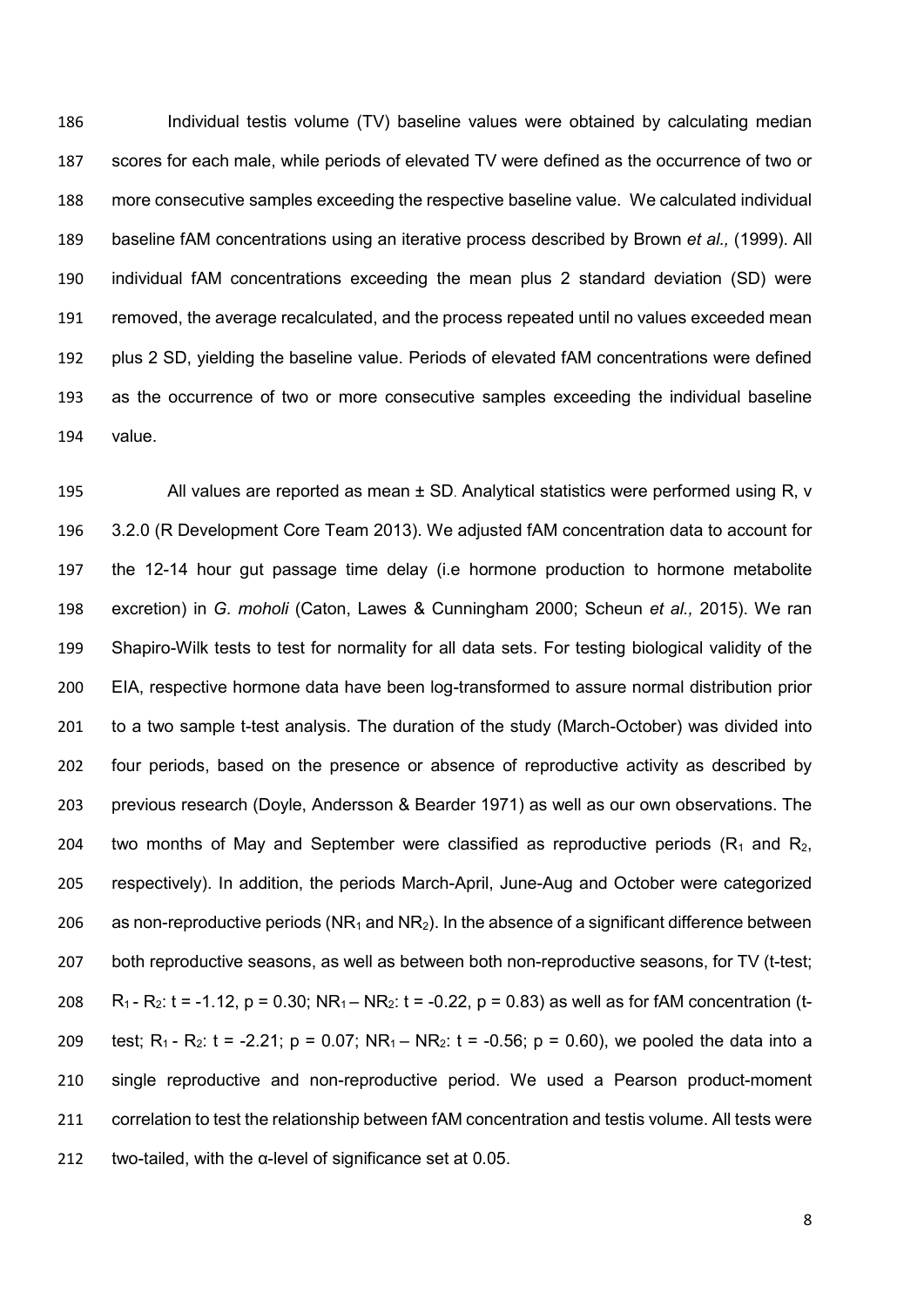# **Results**

#### **Faecal androgen metabolite concentrations and testicular volumes**

 All seven captive males showed a similar pattern in fAM and TV alteration during the study period (Fig 1). Androgen concentrations remained at individual baseline levels during both of the non-reproductive periods. During the first reproductive period in May, increases in individual fAM concentrations ranged from 190-470 % (mean: 282 ± 97 %), while fAM 219 concentrations increased by 117-527 % (mean: 312 ± 143 %) during the second reproductive period in September (Tab 1). Similarly, TV remained at individual baseline for much of the study period, increasing by 111-155 % (mean: 143 ± 15.0 %) and 130-153 % (mean: 142.34 222 ± 7.62 %) during the May and September reproductive periods, respectively (Tab 1). We found 223 a significant correlation between fAM concentration and TV patterns at the population (Fig. 1;  $r^2 = 0.64$ , p = 0.025) as well as individual level (r<sup>2</sup>-range: 0.54-0.69, p < 0.05) for all of our seven captive males.

226 In the captive setup a temporal relationship existed between fAM concentration, TV 227 and occurrence of male reproductive behaviour (Fig 1). In all cases (May:  $N = 7/7$ ; September: 228  $N = 7/7$ ), increase in TV preceded elevated fAM concentrations by 3-15 days. Similarly, the 229 majority of the individuals (May:  $N = 6/7$ ; September:  $N = 5/7$ ) showed an increase in fAM concentration 3-9 days prior to the initiation of mating activity. Both fAM concentration and TV remained elevated for a period of 3-11 days following the conclusion of mating activity.

 Four of the seven captive males impregnated their paired female during the May 233 reproductive period ( $1<sup>st</sup>$  mating event, Tab. 1). The mean increase of fAM concentration for these four males during the May mating period was comparatively lower than the increases 235 observed during the September mating period (Tab. 1: 216.8  $\pm$  21.8% vs. 389.8  $\pm$  131.6% respectively). One of the seven captive males only impregnated his paired female during the September mating period (Tab. 1). Similarly, the increase in fAM concentration was comparatively lower during the September mating period, when impregnation occurred, than the initial mating period in May (Tab 1; 470% vs. 117% respectively).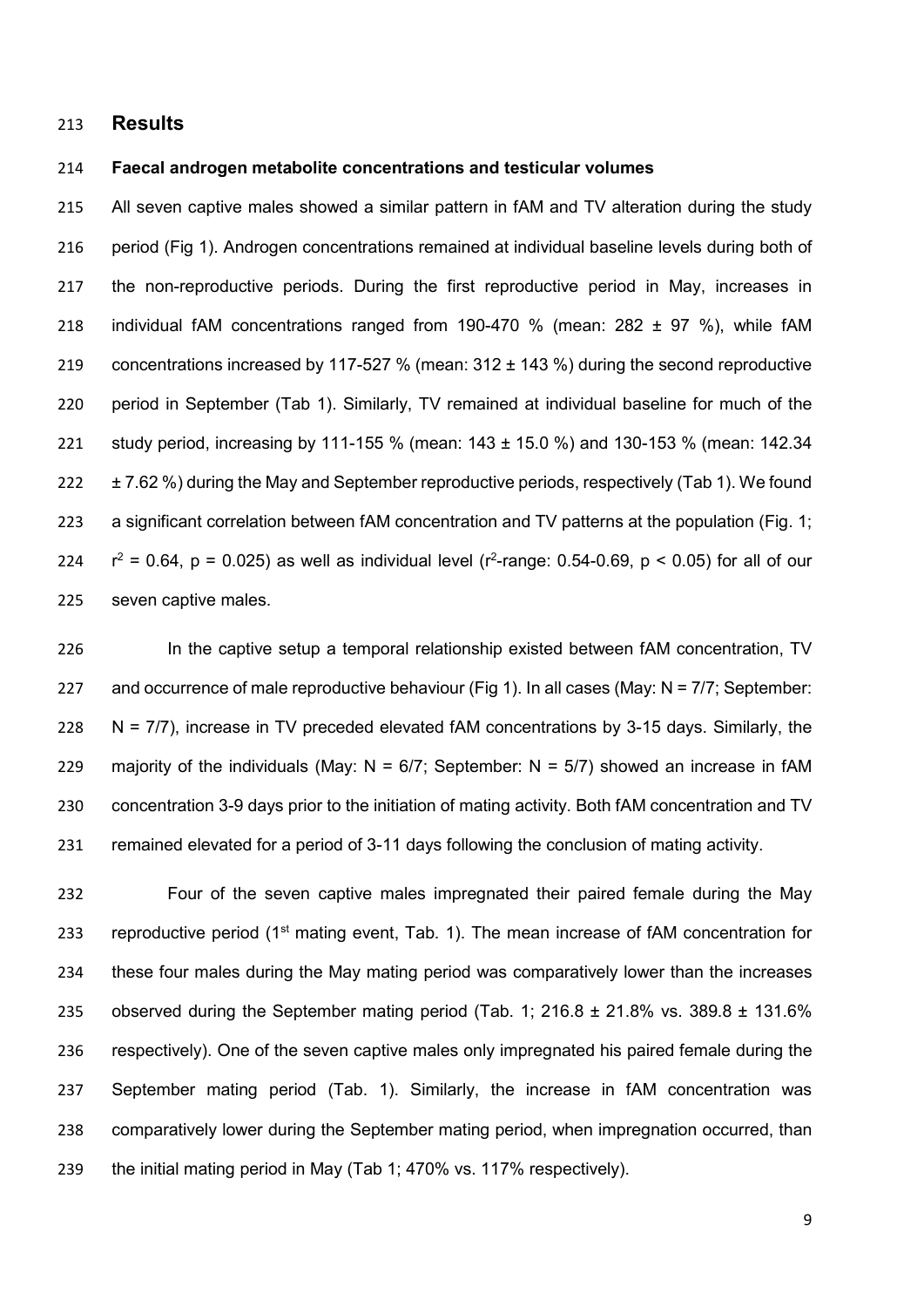A significant difference in mean fAM concentrations was found between reproductive 241 and non-reproductive periods (Paired t-test; NR:  $10.92 \pm 4.32$  µg/g dry weight; R:  $27.25 \pm 6.66$   $\mu$ g/g dry weight, t = -9.99, df = 12, p < 0.01, Fig. 2). Similarly, we found a significant difference 243 in mean TV between reproductive and non-reproductive periods (Paired t-test; NR:  $0.77 \pm 0.06$ 244 m<sup>3</sup>; R: 1.05 ± 0.11 cm<sup>3</sup>, t = 9.61, df = 12, p < 0.01; Fig. 3).

 Although we were unable to use analytical statistics, the fAM and TV data collected from free-ranging animals supported the respective patterns revealed for the captive males. 247 We found fAM concentrations to be on average 60-270 % higher during reproductive periods 248 (May:  $21.3 \pm 4.6$  µg/g DW, N = 5; September:  $12.0 \pm 4.0.5$  µg/g DW, N = 5) compared to the 249 non-reproductive periods (March-April:  $7.4 \pm 1.9$  µg/g DW, N = 13; June-August:  $5.8 \pm 2.1$  µg/g DW, N = 16). Similarly, we found TV to increase by about 25-38 % during reproductive periods 251 (May: 1.1  $\pm$  0.1 cm<sup>3</sup>, N = 5; September: 1.0  $\pm$  0.1 cm<sup>3</sup>, N = 5) compared to the non-reproductive 252 periods (March-April:  $0.8 \pm 0.1 \text{ cm}^3$ , N = 13; June-August:  $0.8 \pm 0.1 \text{ cm}^3$ , N = 16).

#### **Behavioural observations in captivity**

 In May, male *G. moholi* showed an increase in reproductive activity. Two weeks prior to the mating event males increased pair grooming and followed females more often than observed before. One week prior to the mating event, male *G. moholi* were observed frequently sniffing and licking female genitalia, while attempting unsuccessful mounts, which resulted in 258 aggressive interactions between pairs. Observed vaginal opening (lasting  $4.71 \pm 0.49$  days, Scheun *et al.,* 2016) allowed all seven males to mate with their paired females at the end of May. Following vaginal cornification, males attempted mounting bouts for another night, which resulted in aggressive interactions with females often chasing and biting males. No male reproductive behaviour was recorded between June and August 2013. During the second mating period in September, three of the seven males, all paired with non-pregnant females, showed similar reproductive activity, as observed in May, two and a half weeks prior to the mating event. Male mating activity coincided with female behavioural oestrous and lasted 4.67 ± 0.58 days. The four males paired with then already pregnant females also attempted to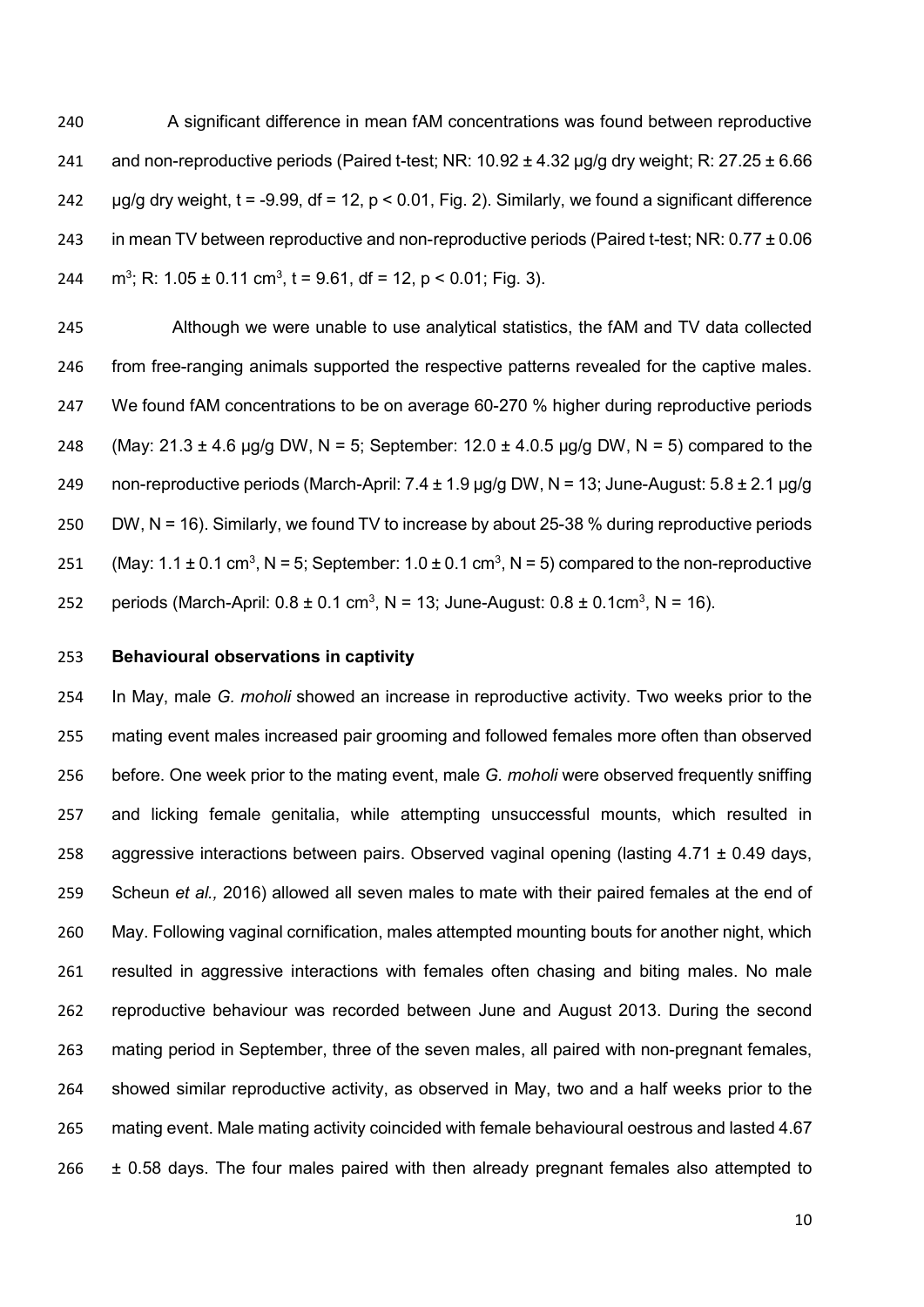initiate reproductive activity during this period, but were unsuccessful in all cases, with frequent aggressive interactions and high levels of vocalization occurring.

# **Discussion**

 The androgen secretion and testicular volume patterns found in the present study support the idea that *G. moholi* is a seasonal breeder, with two distinct periods during which the androgen concentrations and TV increase. Furthermore, we observed a significant correlation between androgen secretion and changes in testicular volumes, with an increase in both parameters occurring prior to mating activity.

 The reproductively-related pattern in testicular volume found in *G. moholi* is comparable to that found for a range of primate species (*reviewed by* Harcourt *et al.,* 1995). 277 Polygamous males from multi-male societies had significantly larger testis sizes during their reproductive periods. In line with our hypothesis, testis volumes increased to peak levels during mating periods. The increase in testis size during reproductive periods is an important factor in a multi-male mating scenario, presumably supporting sperm competition. The relative number of sperm produced can be a primary determinant of success in polygamous species with analogous competition between males and can therefore fundamentally enhance reproductive success (Parker 1990). Additionally, as it is often difficult to observe mating activity in nocturnal species, an increase in testis size may be a robust indicator of reproductive state (mating vs non-mating) in nocturnal, seasonal, polygamous breeders. This is supported by findings of testis volume increases prior to and during female oestrous and mating activity in a number of nocturnal mouse lemur species (see Wrogemann, Radespiel & Zimmermann 2001; Schwab 2000).

 The role of androgens in the development of secondary sexual characteristics has been documented previously (Beehner *et al.,* 2006). Dixson (1976) and Bullard (1984) highlighted the importance of androgens in the development of secondary sexual characteristics in the greater galago (*G. crassicaudatus crassicaudatus*), which included the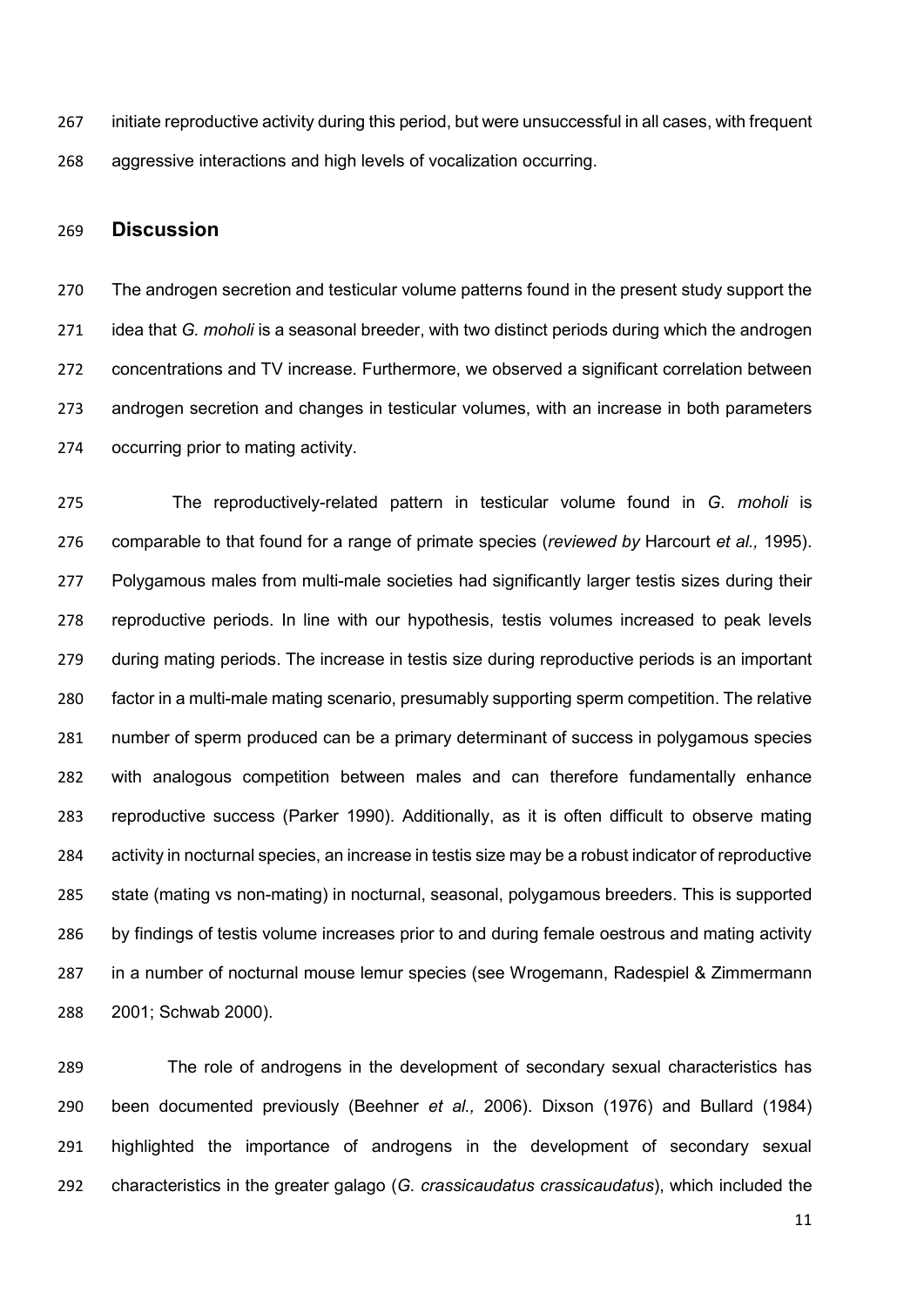development of the sternal cutaneous gland (used in scent marking) and penile spines. Similarly, we found a significant correlation between androgen concentrations and TV levels. However, unlike most studies, our data show that TV increased prior to a temporal elevation in fAM concentrations and not *vice versa.* Although this appears relevant and of importance, the baseline values calculated for both TV and androgen concentration are mathematical discrimination tools rather than fixed values based on biological significance. It is thus possible that increased androgen concentrations, while still below our defined baseline level, could be sufficient to initiate testicular growth and heightened spermatogenesis. This has been confirmed previously by McLachlan *et al.,* (1996) who showed that testosterone concentrations at 20% of the optimum sperm producing levels would be sufficient in initiating spermatogenesis in males.

 As hypothesised, androgen concentrations increased to above baseline levels during periods of reproductive activity alone. FAM concentrations, like TV, remained at comparatively low levels during both non-reproductive periods, showing maximum increases during the reproductive periods, coinciding with frequent occurrence of pair interactions such as grooming and following. Such a seasonal pattern in androgen secretion has been demonstrated for a range of seasonal breeding species, including muriquis (*Brachyteles arachnoides*, Strier, Ziegler & Wittwer 1999), tufted capuchin monkeys (*Cebus apella,* Lynch, Ziegler & Strier 2002), and the strepsirrhine primates, the grey mouse lemur (*Microcebus murinus*, Aujard & Perret 1998) and the redfronted brown lemur (*Eulemur rufifrons*, Ostner *et al.,* 2008). The pattern of androgen secretion and testis volume found in *G. moholi* changes support the challenge hypothesis (Wingfield *et al.,* 1990), where males within a multi-male breeding system are proposed to show aggression and androgen increases to the maximum physiological limit only during periods of reproductive activity.

 Despite the fact that low androgen concentrations may be sufficient in initiating testicular growth, the activation of male mating activity may require comparatively higher androgen concentrations. From the findings of this study it is clear that a distinct elevation in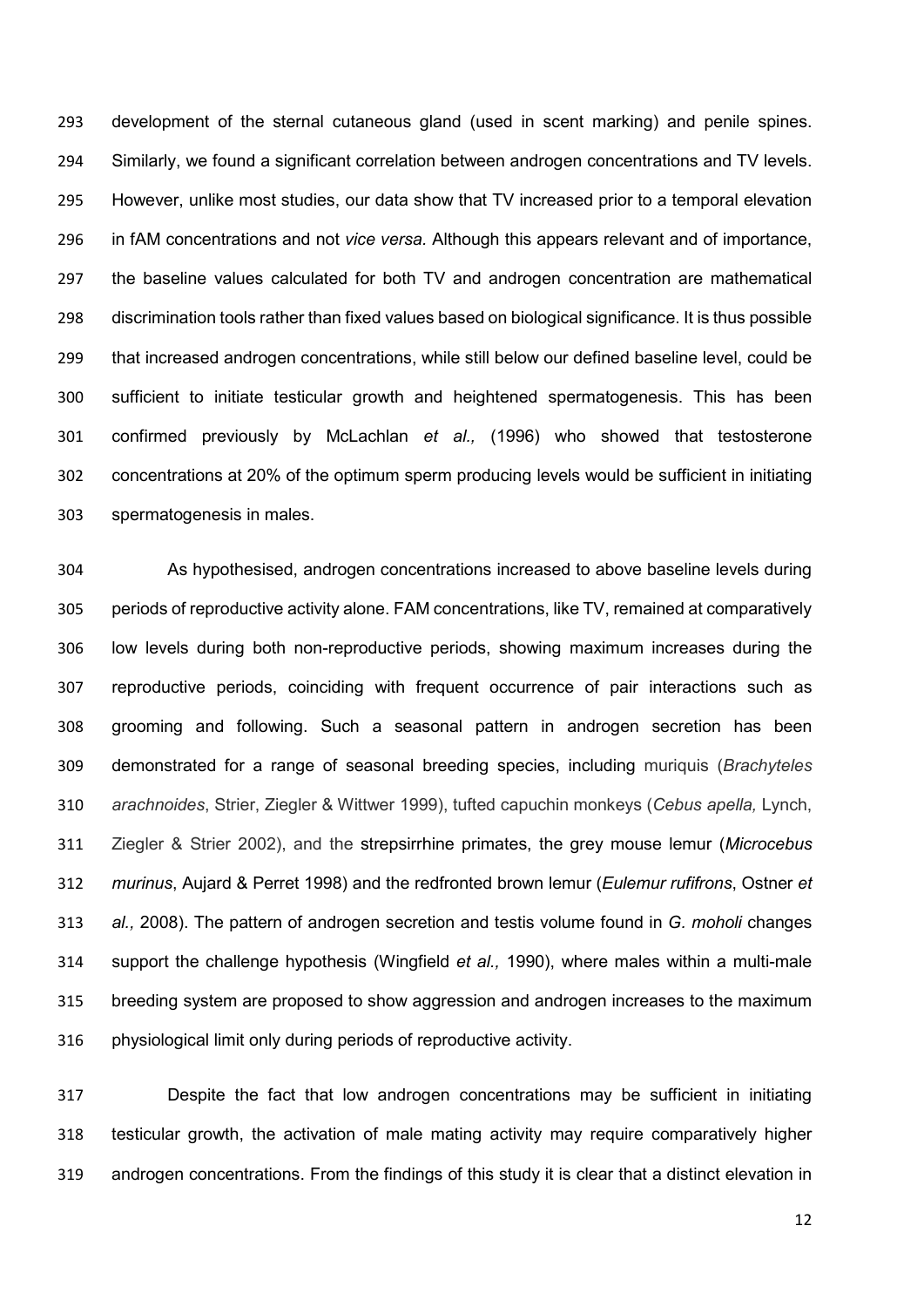androgen concentration accompanies the start of male mating activity within the species. These findings support previous data on the importance of androgens in controlling reproductive activity (Wallen 2005). Despite the apparent need for elevated androgen concentration, in order to activate mating behaviour and the development of secondary sexual characteristics, our results indicate that fAM concentrations should not exceed moderate levels to ensure optimal reproductive success (Tab 1). Male *G. moholi*, who successfully managed to impregnate their females during either one of the mating periods, did so when fAM concentrations were moderately increased (~ 50% of maximum individual fAM concentrations). Elevated androgen concentration above a certain threshold (> 50 %) may 329 thus hinder the ability of males to successfully breed as a result of increased aggression and territorial defence (Wingfield *et al.,* 2001). Additional factors may contribute to a decrease in reproductive success in such cases, including negative pair interactions (Marler 1976), irregular ovarian cyclicity (Schwartz 2000) and suboptimal housing conditions (Wielebnowski *et al.,* 2002).

 Although the two reproductive periods are so far defined as primary and subsidiary periods in the literature (Pullen *et al.,* 2000), the absence of distinct differences in the fAM and TV pattern, as well as the numerous observed mating attempts from males during both mating periods, rather indicate that the two reproductive periods are of equal importance to male *G. moholi.* Finally, an interesting finding of our study relates to the increase in androgen concentrations and TV of males paired with pregnant, non-receptive females during the September mating period. The data indicate that male reproductive activity is independent of the receptiveness of their paired female partner. This is of special interest as it confirms that *G. moholi* does not have a monogamous, but rather a polygamous mating system.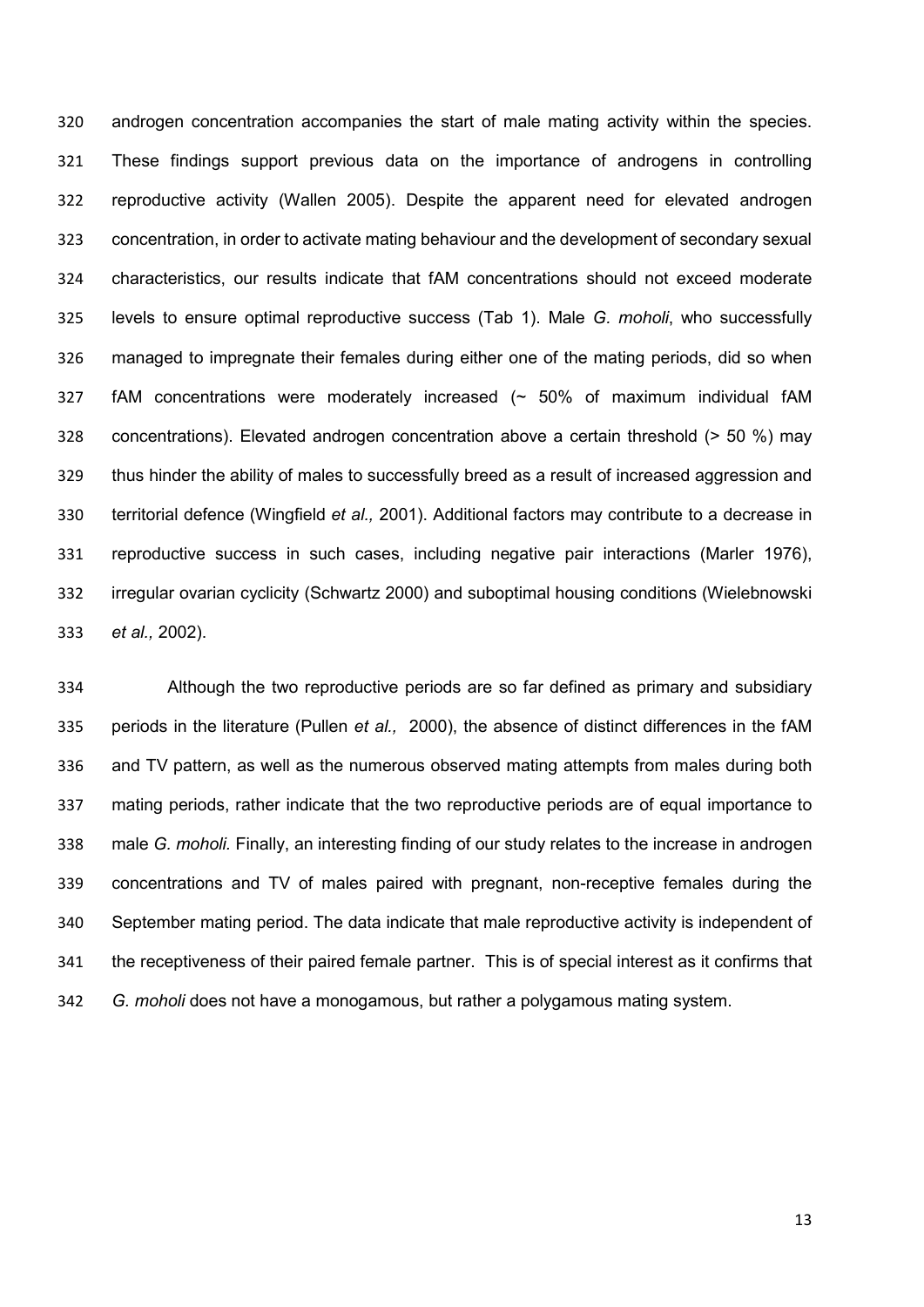# **Acknowledgements**

- The research conducted was accomplished with the financial assistance of the Deutsche
- Forschungsgemeinschaft (DFG; DA 1031/3-1/2) and the DST-NRF SarchI Chair of Mammal
- Behavioural Ecology and Physiology from the Department of Science and Technology and the
- National Research Foundation, South Africa.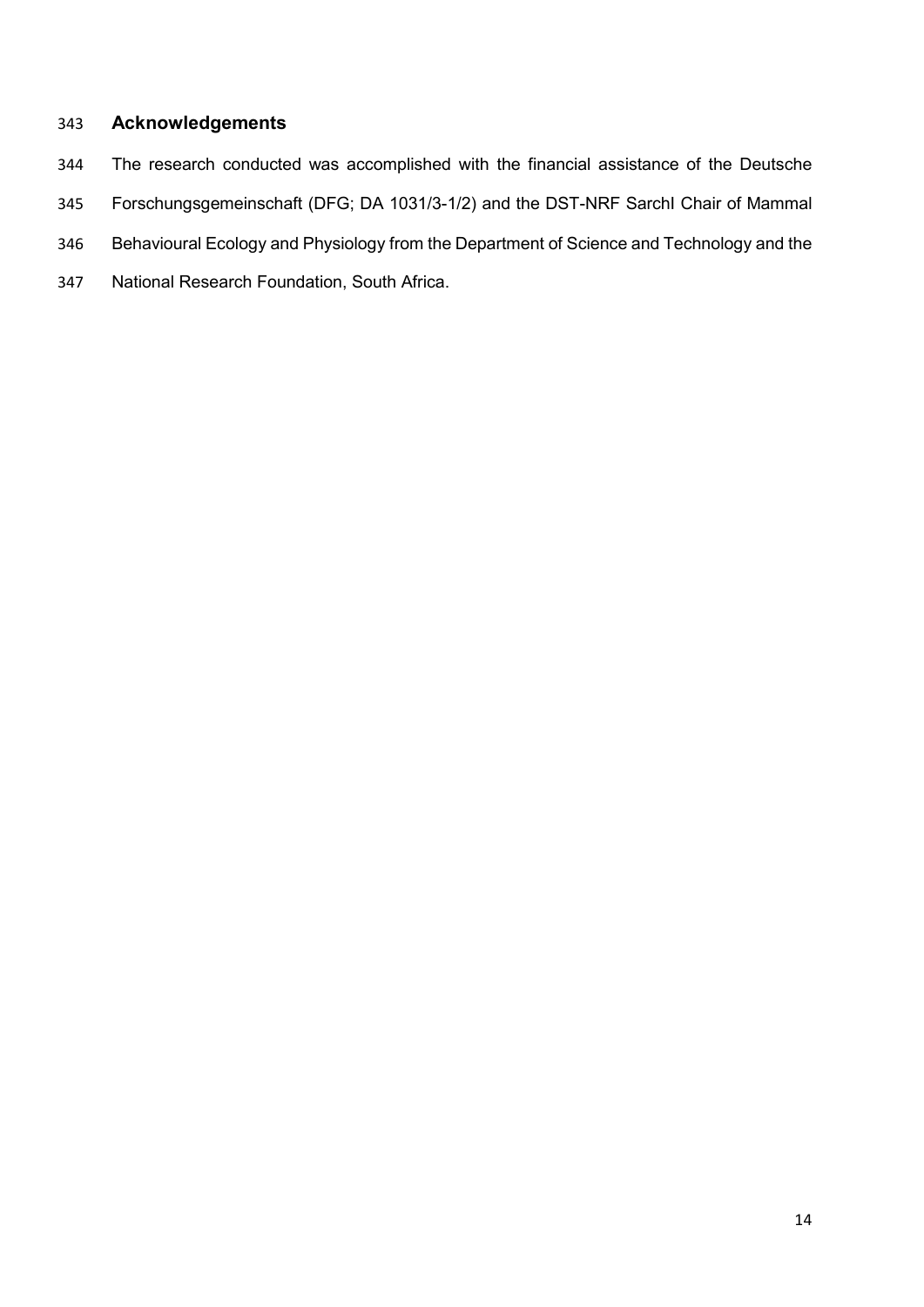## **References**

- Altmann, J. (1974) Observational study of behavior: sampling methods. *Behavior,* **49,** 227
- Aujard, F. & M. Perret (1998) Age-related effects on reproductive function and sexual competition in the male prosimian primate, *Microcebus murinus*. *Physiol Behav,* **64,** 513.
- Bearder, S. K., (1987) Lorises, bushbabies, and tarsiers: diverse societies in solitary foragers. In: *Primate societies*: 11*.* B. B. Smuts, D. L. Cheney, R. M. Seyfarth, R. W. Wrangham & T. T. Struhsaker (Eds.). University of Chicago Press, Chicago.
- Bearder, S. K. & R. D. Martin, (1979) The social organization of a nocturnal primate revealed by radio tracking. In: *A Handbook on biotelemetry and radio tracking*: 633*.* C. J. Amlaner Jr & W. MacDonald (Eds.). Pergamon, Oxford.
- Beehner, J. C., T. J. Bergman, D. L. Cheney, R. M. Seyfarth & P. L. Whitten (2006) Testosterone predicts future dominance rank and mating activity among male chacma baboons. *Behav Ecol Sociobiol,* **59,** 469.
- Brown, J., D. Schmitt, A. Bellem, L. Graham & J. Lehnher (1999) Hormone secretion in the Asian elephant (*Elephas maximus*): characterization of ovulatory and anovulatory luteinizing hormone surges. *Biol Reprod,* **61,** 1294
- Bullard, S. C. (1984) Effects of Testosterone upon the Chest-Rubbing Behavior of *Galago crassicaudatus umbrosus*. *Folia Primatol,* **42,** 70.
- Caton, J. M., M. Lawes & C. Cunningham (2000) Digestive strategy of the south-east African lesser bushbaby, *Galago moholi*. *Comp Biochem Physiol A,* **127,** 39.
- Dixson, A. F. (1976) Effects of testosterone on the sternal cutaneous glands and genitalia of the male greater galago (*Galago crassicaudatus crassicaudatus*). *Folia Primatol,* **26,** 207.
- Doyle, G. A., A. Andersson & S. K. Bearder (1971) Reproduction in the lesser bushbaby (*Galago senegalensis moholi*) under semi-natural conditions. *Folia Primatol,* **14,** 15.
- Fieß, M., M. Heistermann & J. K. Hodges (1999) Patterns of urinary and fecal steroid excretion during the ovarian cycle and pregnancy in the African elephant (*Loxodonta africana*). *Gen Comp Endocrinol,* **115,** 76.
- Ganswindt, A., A. S. W. Tordiffe, E. Stam, M. J. Howitt & F. Jori (2012) Determining adrenocortical activity as a measure of stress in African bufallo (*Syncerus caffer*) based on faecal analysis. *Afr Zool,* **47,** 261.
- Goeritz, F., M. Quest, A. Wagener, M. Fassbender, A. Broich, T. B. Hildebrandt, R. R. Hofmann & S. Blottner (2003) Seasonal timing of sperm production in roe deer: interrelationship among changes in ejaculate parameters, morphology and function of testis and accessory glands. *Theriogenology,* **59,** 1487.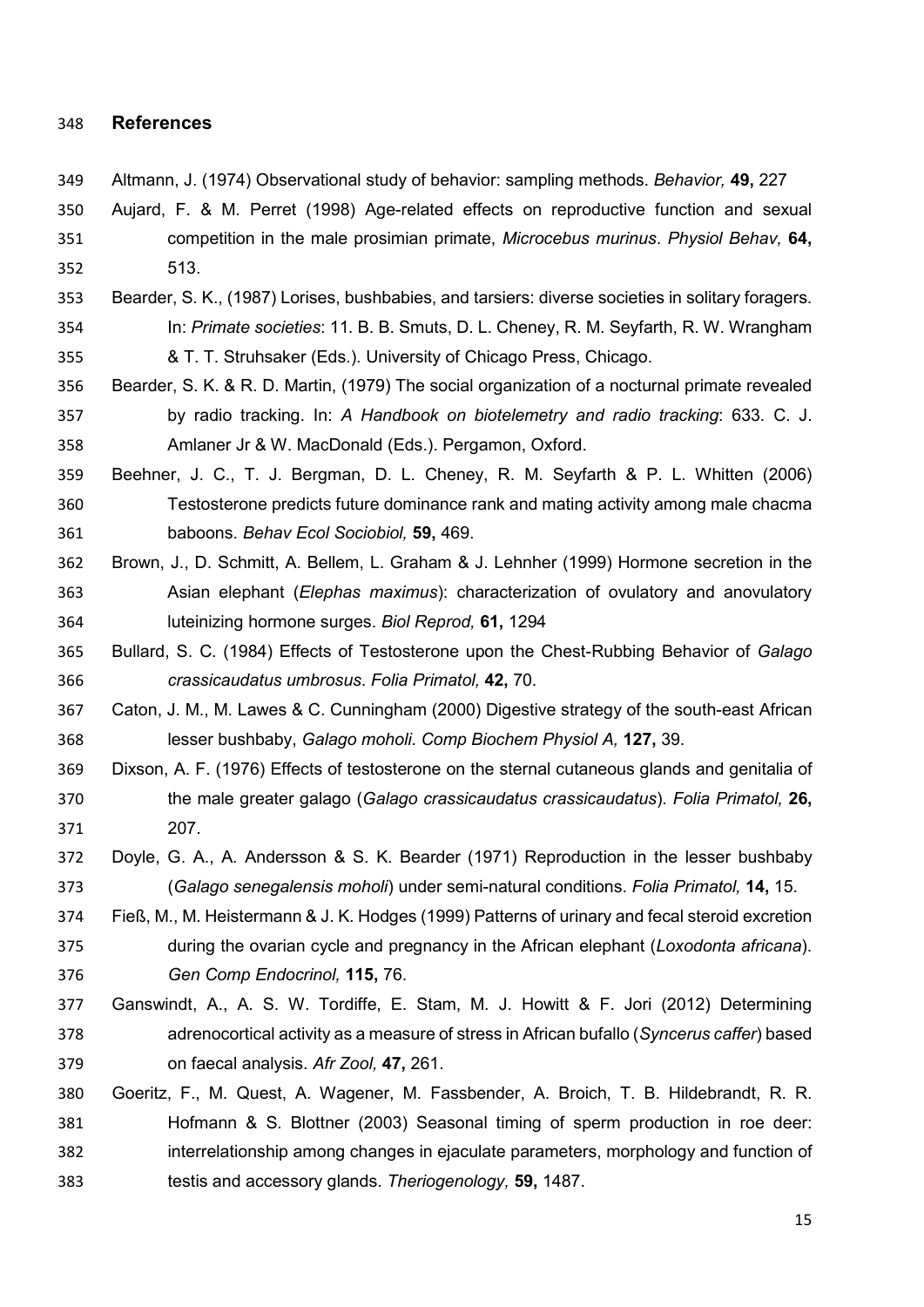- Goymann, W., M. M. Landys & J. C. Wingfield (2007) Distinguishing seasonal androgen responses from male–male androgen responsiveness—revisiting the Challenge Hypothesis. *Horm Behav,* **51,** 463.
- Harcourt, A. H., A. Purvis & L. Liles (1995) Sperm competition: mating system, not breeding season, affects testes size of primates. *Funct Ecol,* **9,** 468.
- Heistermann, M. (2010) Non-invasive monitoring of endocrine status in laboratory primates: methods, guidelines and applications. *Adv Sci Res,* **5,** 1.
- Hirschenhauser, K. & R. F. Oliveira (2006) Social modulation of androgens in male vertebrates: meta-analyses of the challenge hypothesis. *Anim Behav,* **71,** 265.
- Lipschitz, D. L. (1997) Effects of estradiol-17B and progesterone on mating behaviour in female lesser bushbabies (*Galago moholi*). *Horm Behav,* **32,** 73.
- Lipschitz, D. L., J. S. Galpin & D. Meyer (2001) Reproductive behavioral changes during the ovarian cycle of lesser bushbabies (*Galago moholi*) in captivity. *Am J Primatol,* **55,** 101.
- Lynch, J. W., T. E. Ziegler & K. B. Strier (2002) Individual and seasonal variation in fecal testosterone and cortisol levels of wild male tufted capuchin monkeys, *Cebus apella nigritus*. *Horm Behav,* **41,** 275.
- Marler, P. (1976) On animal aggression: The roles of strangeness and familiarity. *Am Psychol,* **31,** 239.
- McLachlan, R., N. Wreford, L. O'Donnell, D. De Kretser & D. Robertson (1996) The endocrine regulation of spermatogenesis: independent roles for testosterone and FSH. *J Endocrinol,* **148,** 1.
- Nekaris, A. & S. K. Bearder, (2007) The lorisiform primates of Asia and mainland Africa: diversity shrouded in darkness. In: *Primates in perspective*: 24*.* C. J. Campbell, A. Fuentes, K. C. Mackinnon, M. Panger & S. K. Bearder (Eds.). Oxford University Press, New York.
- Ostner, J., P. Kappeler & M. Heistermann (2008) Androgen and glucocorticoid levels reflect seasonally occurring social challenges in male redfronted lemurs (*Eulemur fulvus rufus*). *Behav Ecol Sociobiol,* **62,** 627.
- Palme, R. & E. Möstl (1993) Biotin-streptavidin enzyme immunoassay for the determination of oestrogens and androgens in boar faeces. *Adv Steroid Anal,* **93,** 111.
- Parker, G. A. (1990) Sperm competition games: sneaks and extra-pair copulations. *Proc R Soc Lond B: Biol Sci,* **242,** 127.

# Pullen, S. L., S. K. Bearder & A. F. Dixson (2000) Preliminary observations on sexual behavior and the mating system in free-ranging lesser galagos (*Galago moholi*). *Am J Primatol,* **51,** 79.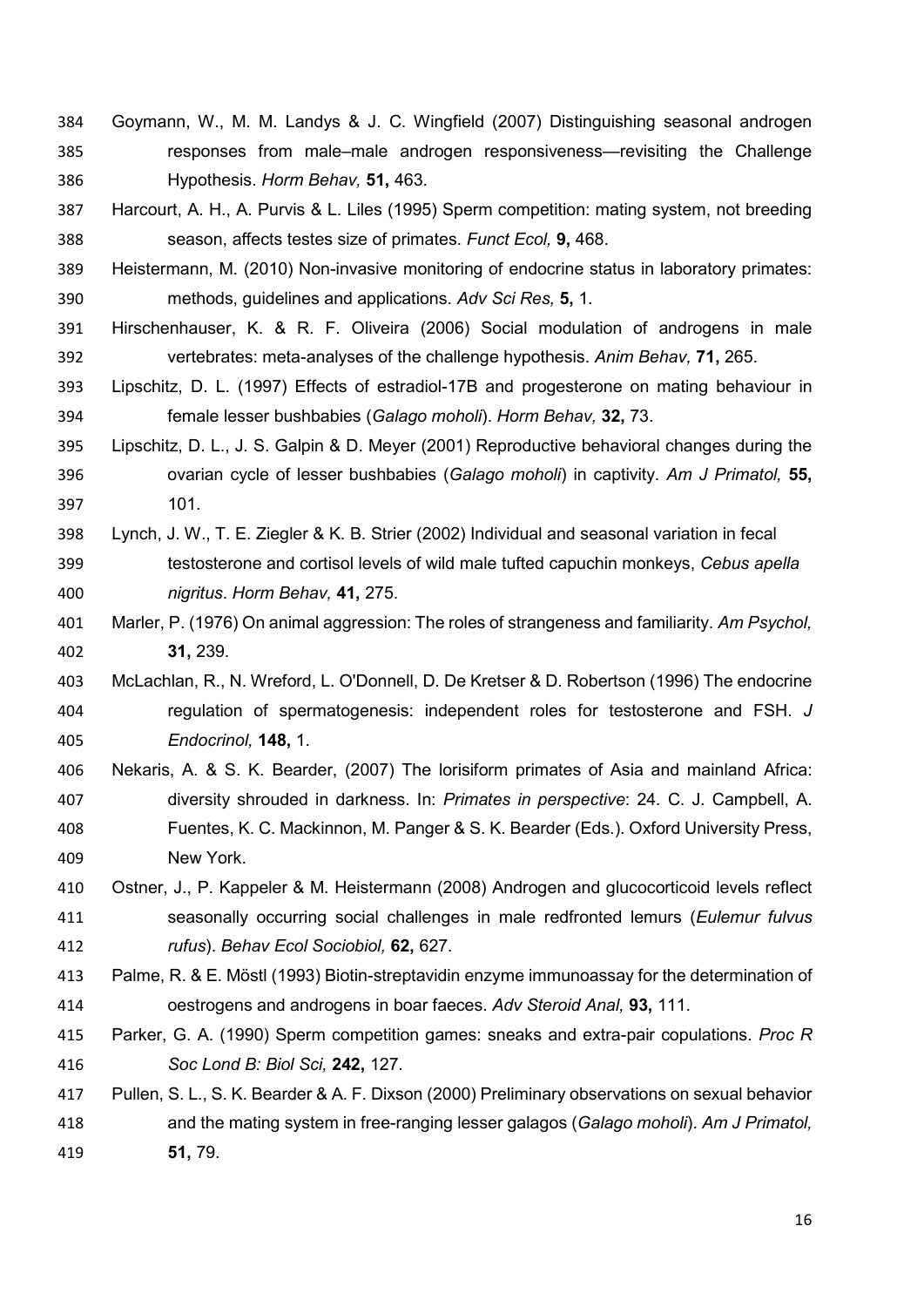- R Development Core Team, 2014. R: a language and environment for statistical computing. R Foundation for Statistical Computing, Vienna, Austria.
- Scheun, J., N. Bennett, A. Ganswindt & J. Nowack (2015) The hustle and bustle of city life: monitoring the effects of urbanisation in the African lesser bushbaby. *Sci Nat,* **102,** 1.
- Scheun, J., J. Nowack, N. Bennett & A. Ganswindt (2016) Female reproductive activity and its endocrine correlates in the African lesser bushbaby, *Galago moholi*. *J Comp Physiol B,* **186,** 255.
- Schwab, D. (2000) A preliminary study of spatial distribution and mating system of pygmy mouse lemurs (*Microcebus myoxinus*). *Am J Primatol,* **51,** 41.
- Schwartz, N. B., (2000) Neuroendocrine regulation of reproductive cyclicity. In: *Neuroendocrinology in physiology and medicine*: 135*.* P. M. Conn & M. Freeman (Eds.). Humana Press.
- Schwarzenberger, F. (2007) The many uses of non-invasive faecal steroid monitoring in zoo and wildlife species. *Int ZooYearb,* **41,** 52.
- Strier, K. B., T. E. Ziegler & D. J. Wittwer (1999) Seasonal and social correlates of fecal testosterone and cortisol levels in wild male muriquis (*Brachyteles arachnoides*). *Horm Behav,* **35,** 125.
- Wallen, K. (2005) Hormonal influences on sexually differentiated behavior in nonhuman primates. *Front Neuroendocrinol,* **26,** 7.
- Wielebnowski, N. C., K. Ziegler, D. E. Wildt, J. Lukas & J. L. Brown (2002) Impact of social management on reproductive, adrenal and behavioural activity in the cheetah (*Acinonyx jubatus*). *Anim Conserv,* **5,** 291.
- Wingfield, J. C., R. E. Hegner, A. M. Dufty Jr & G. F. Ball (1990) The" challenge hypothesis": theoretical implications for patterns of testosterone secretion, mating systems, and breeding strategies. *Am Nat,* **136,** 829.
- Wingfield, J. C., S. Lynn & K. K. Soma (2001) Avoiding the 'costs' of testosterone: ecological bases of hormone-behavior interactions. *Brain, Behav Evol,* **57,** 239.
- Wrogemann, D., U. Radespiel & E. Zimmermann (2001) Comparison of reproductive characteristics and changes in body weight between captive populations of rufous and gray mouse lemurs. *Int J Primatol,* **22,** 91.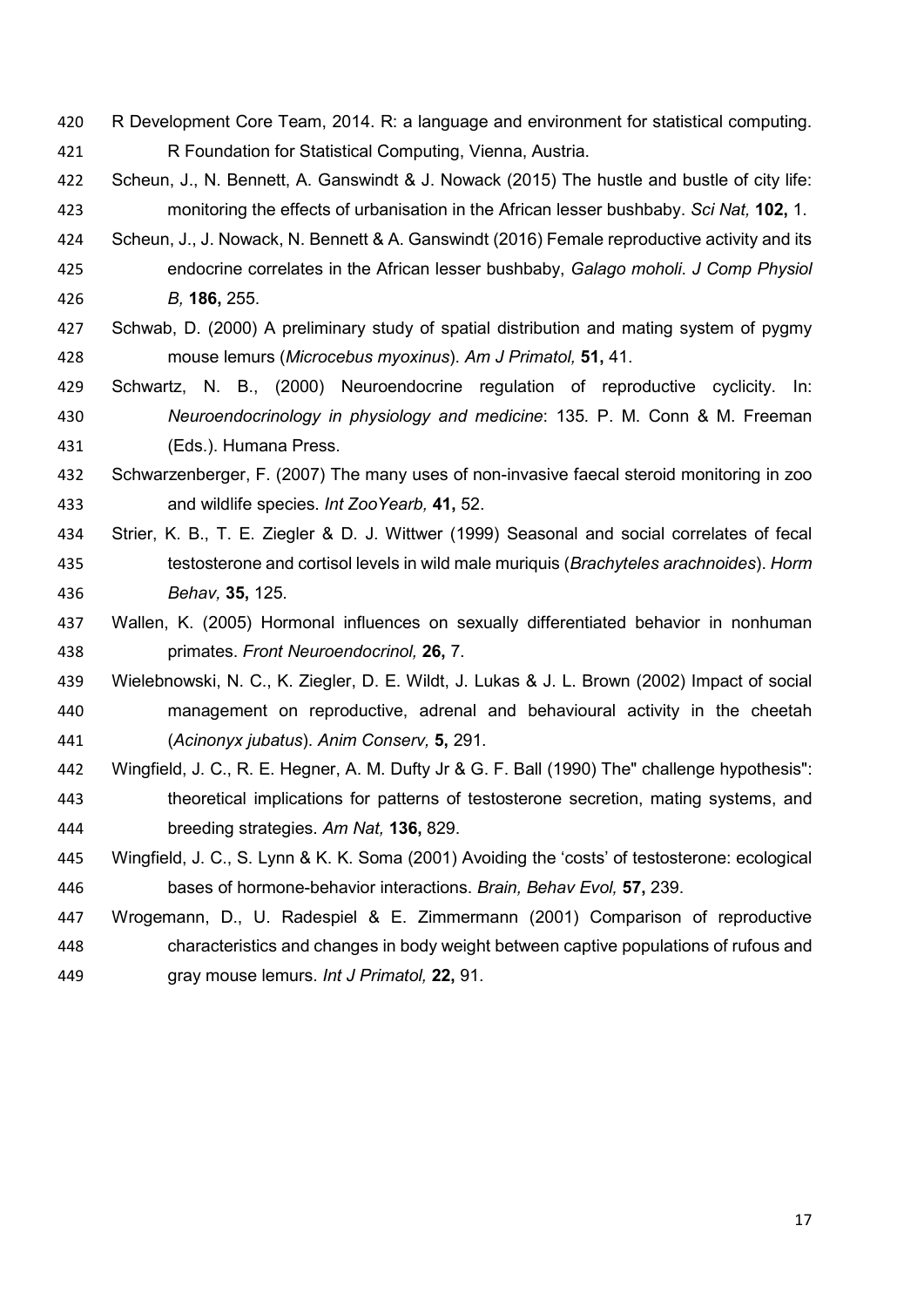# 450 **Table legends**

 Table 1. Individual male baseline values for faecal androgen metabolite (fAM) concentration and testis volume (TV) for the seven study males. Additionally, the percentage increase in fAM concentration and TV levels during both periods of reproductive activity are shown. The timing of conception for the females housed with the study males are indicated.

|            | Faecal androgen metabolites (fAM)     |                                                           |                                                           | Testis volume (TV)                    |                                                           |                                                           |                                       |
|------------|---------------------------------------|-----------------------------------------------------------|-----------------------------------------------------------|---------------------------------------|-----------------------------------------------------------|-----------------------------------------------------------|---------------------------------------|
|            | <b>Baseline</b><br>$(\mu g/g)$<br>DW) | 1 <sup>st</sup><br>Reproductive<br>period<br>(% Increase) | 2 <sup>nd</sup><br>Reproductive<br>period<br>(% Increase) | <b>Baseline</b><br>(cm <sup>3</sup> ) | 1 <sup>st</sup><br>Reproductive<br>period<br>(% Increase) | 2 <sup>nd</sup><br>Reproductive<br>period<br>(% Increase) | Conception date<br>(May or September) |
| Male 1     | 9.94                                  | 470                                                       | 117                                                       | 0.75                                  | 155                                                       | 149                                                       | September                             |
| Male 2     | 13.58                                 | 241                                                       | 527                                                       | 0.81                                  | 153                                                       | 140                                                       | May                                   |
| Male 3     | 15.87                                 | 227                                                       | 297                                                       | 0.9                                   | 119                                                       | 142                                                       | May                                   |
| Male 4     | 25.46                                 | 324                                                       | 286                                                       | 0.77                                  | 149                                                       | 130                                                       | N/A                                   |
| Male 5     | 11.34                                 | 317                                                       | 225                                                       | 0.88                                  | 124                                                       | 153                                                       | N/A                                   |
| Male 6     | 14.20                                 | 191                                                       | 476                                                       | 0.93                                  | 145                                                       | 148                                                       | May                                   |
| Male 7     | 17.70                                 | 208                                                       | 259                                                       | 0.84                                  | 153                                                       | 144                                                       | May                                   |
| Population | $15 \pm 5$                            | $282 \pm 97$                                              | $312 \pm 143$                                             | 0.84                                  | $143 \pm 15.0$                                            | $142.34 \pm 7.62$                                         |                                       |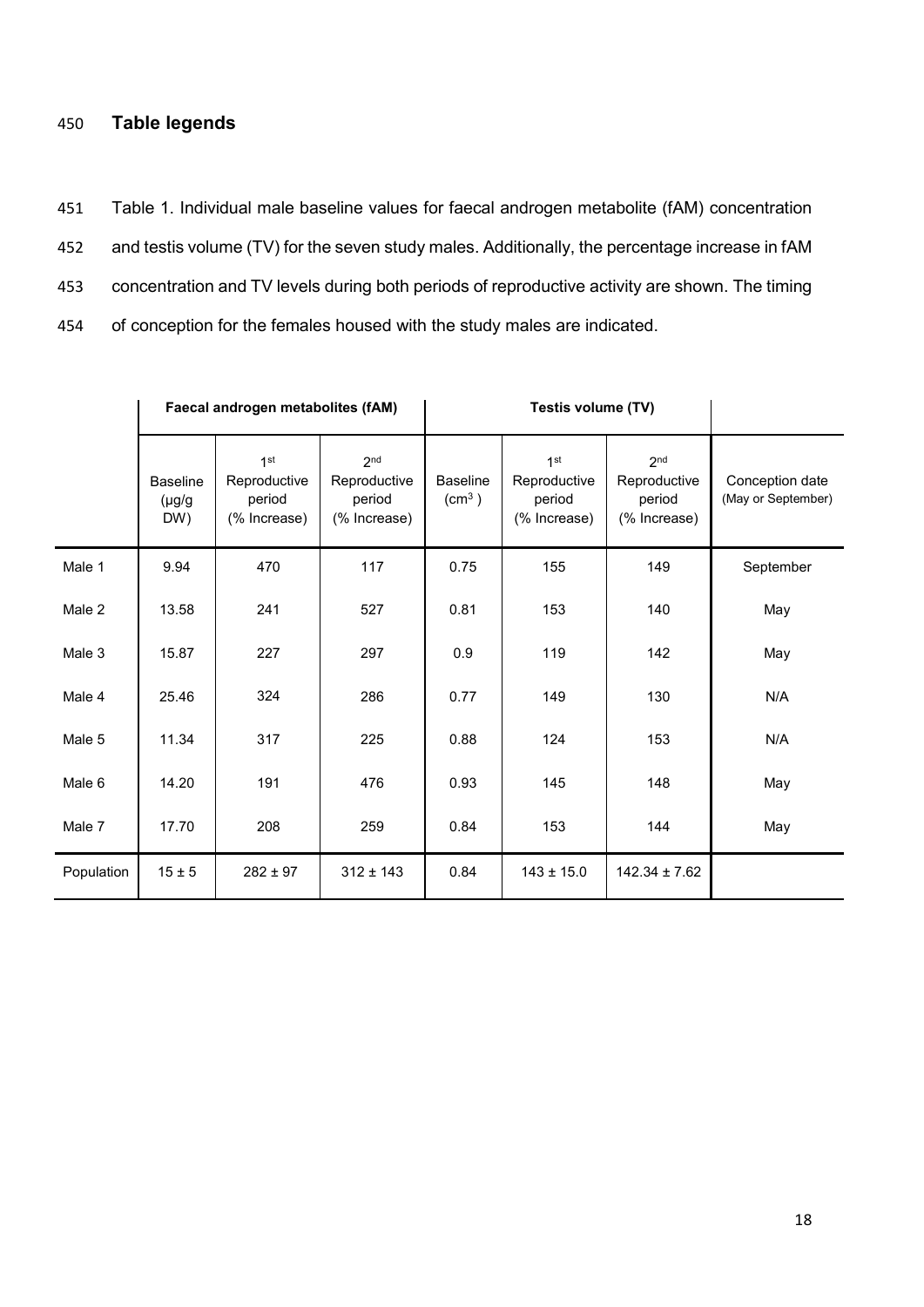# **Figure legends**

 **Figure 1**. Longitudinal profile of faecal androgen metabolite (fAM) concentration and testis volume (TV) derived from all seven male *G. moholi* monitored over 8 months. Grey circles represent overall mean fAM concentrations, while open circles represent overall mean TV (error bars represent respective standard deviations). The grey and black lines represent overall population baseline fAM concentration and testis volume levels. Grey blocks indicate 461 the reproductive periods during the study period.

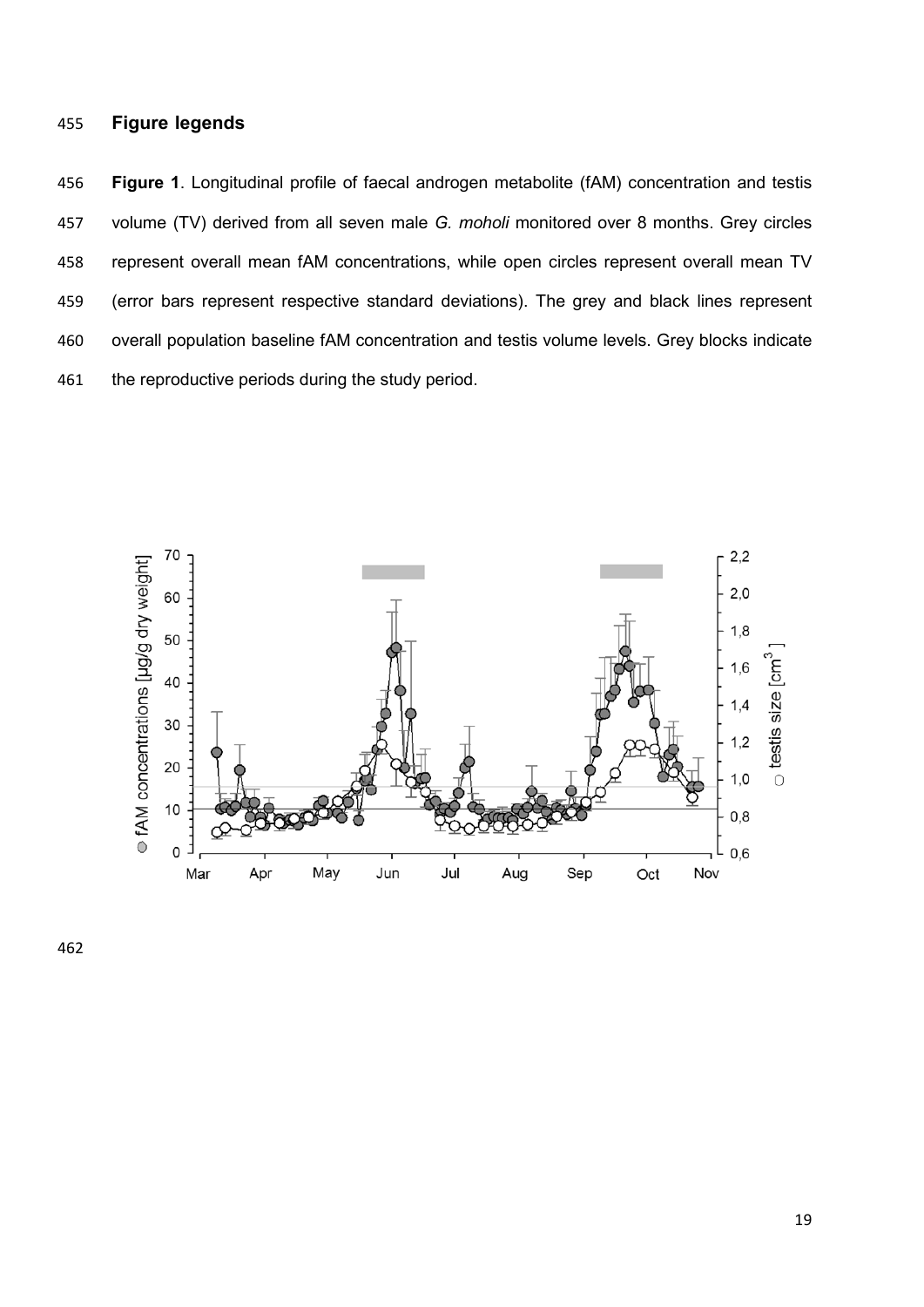**Figure 2**. Comparison of individual mean faecal androgen metabolite (fAM) concentrations during non-reproductive and reproductive periods in male *G. moholi*. The seven symbols represent the respective mean fAM concentration for each male. A statistically significant difference between periods was found (p < 0.01)